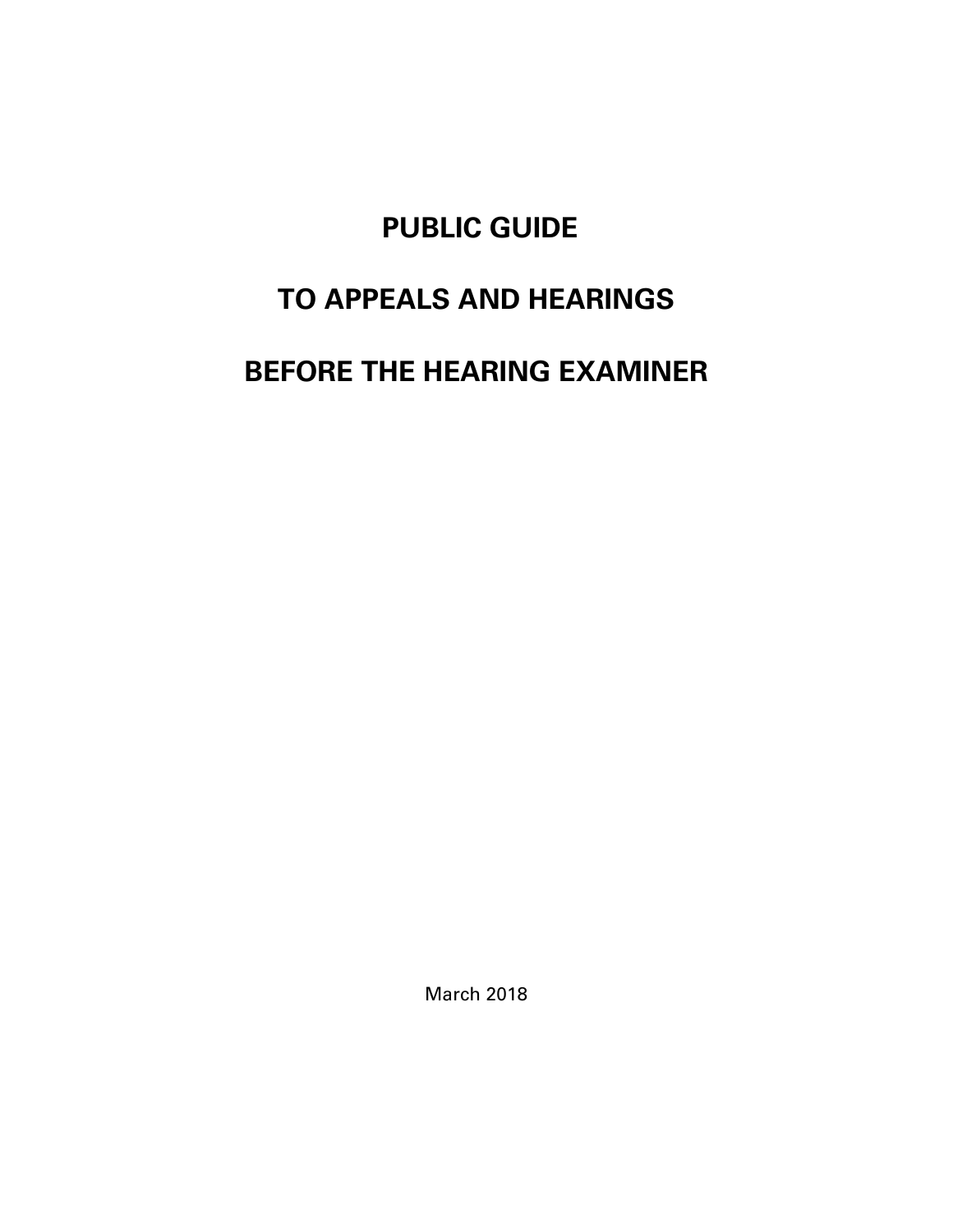Dear Member of the Public:

As explained in the pages that follow, the Hearing Examiner's job is to review decisions made by various City agencies to ensure that they are consistent with the laws governing those decisions. Thus, Hearing Examiner decisions can have a substantial impact on applicants and others concerned about, or affected by City agency decisions and recommendations that are reviewed by the Hearing Examiner.

Because appeal hearings are legal proceedings, and parties are often represented by attorneys, the hearings may appear both formal and formidable to those without a legal background. Individual rights and property are at stake in appeal hearings. The structured format of the hearings acknowledges the seriousness of the matters appealed and ensures a fair opportunity for all affected parties to participate. However, the hearing process should not be mysterious.

This guide is intended as a handbook for members of the public who want to understand and participate in hearings before the Hearing Examiner. The format is question-answer, and the tone is conversational. The information presented here is intended primarily for those who will participate in an appeal or other hearing before the Hearing Examiner, but it may be helpful for anyone interested in understanding the hearing process and the work of the Hearing Examiner.

**NOTE**: Hearings and prehearing matters are governed by the Hearing Examiner Rules of Practice and Procedure and the Hearing Examiner Rules for Discrimination Cases. You will need to review these rules if you participate in an appeal. They are available from the Office of Hearing Examiner and on the Office's website at: <http://www.seattle.gov/examiner>.

If you have comments or suggestions on the format or information presented in this guide, please let me know.

Ryan P. Vancil Hearing Examiner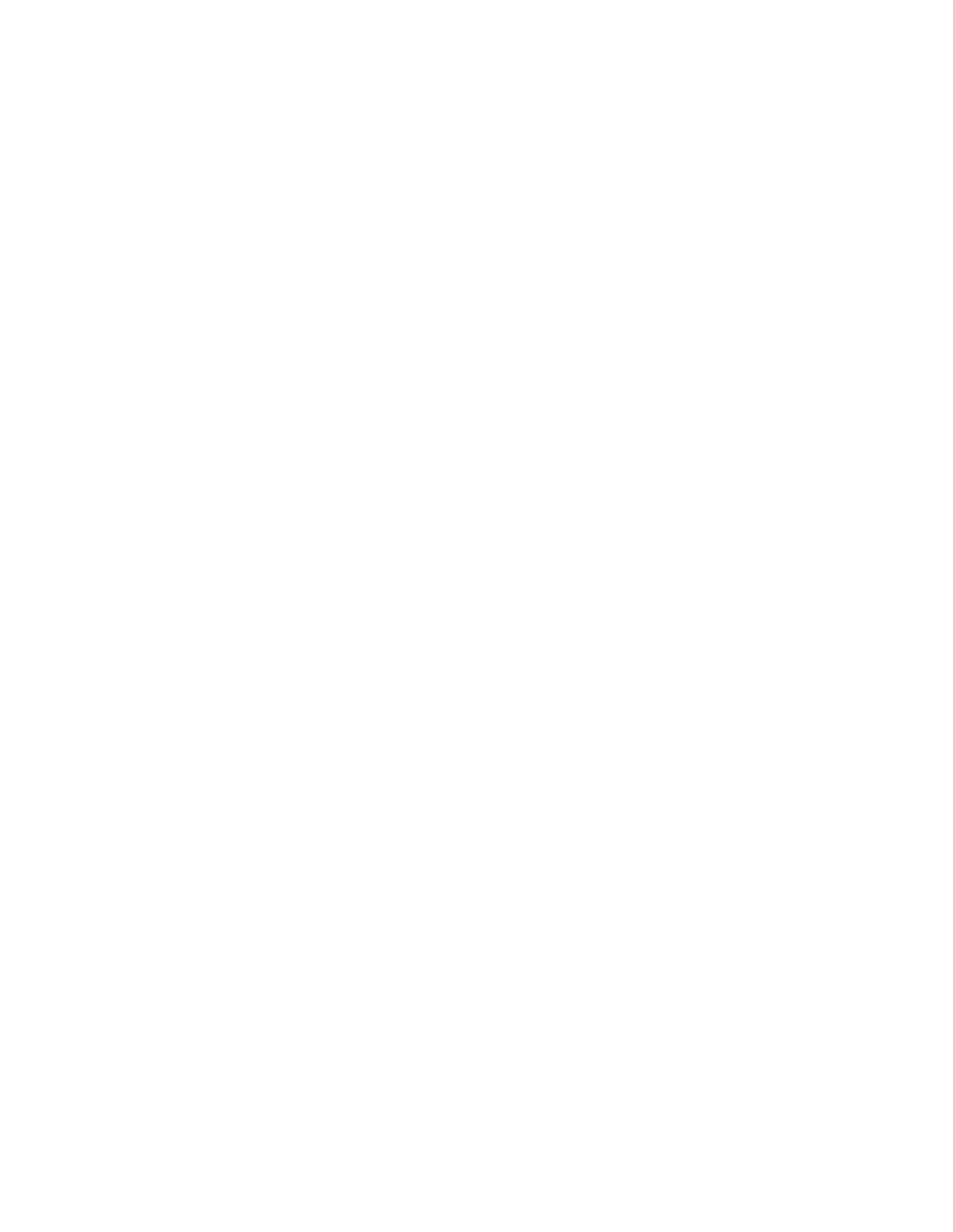# **OFFICE OF HEARING EXAMINER**

# **Organization**



# **NON-DISCRIMINATION POLICY**

It is the policy of the Hearing Examiner that the Office of Hearing Examiner be free from discrimination on the basis of race, color, sex, marital status, sexual orientation, political ideology, age, creed, religion, ancestry, national origin, or any sensory, mental, or physical disability. No person shall be excluded from lawful participation in the proceedings of this Office based upon any of those conditions.

The Office of Hearing Examiner provides barrier-free access and will provide communications and other access reasonably necessary to ensure participation by people with disabilities.

.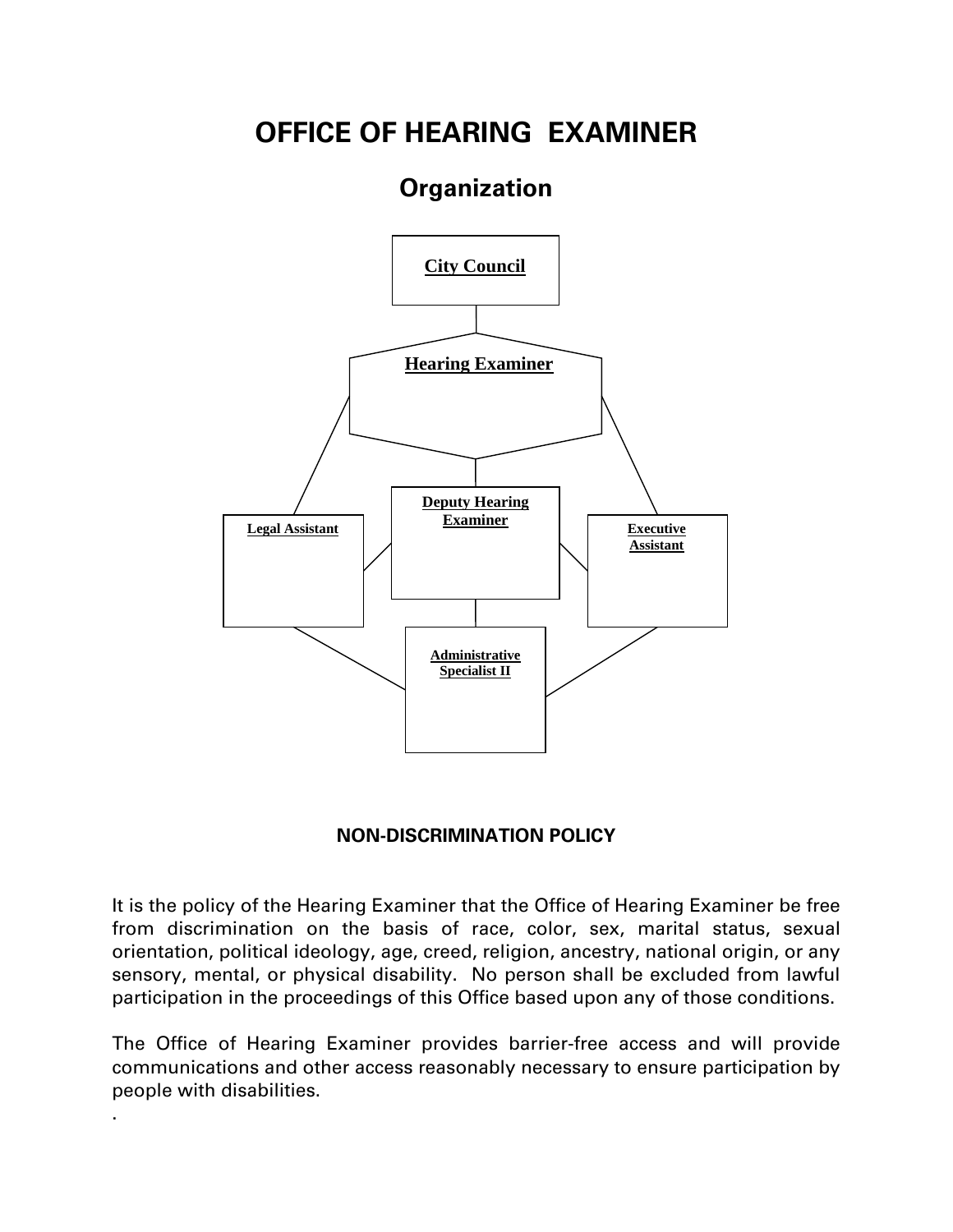# **TABLE OF CONTENTS**

| THE OFFICE OF HEARING EXAMINER                                                                                                                                                                           | 1                 |
|----------------------------------------------------------------------------------------------------------------------------------------------------------------------------------------------------------|-------------------|
| What is the Office of Hearing Examiner?<br>What does the Hearing Examiner do?<br>What decisions can be appealed to the Hearing Examiner?                                                                 | 1<br>1            |
| Are there rules that govern appeals to the Hearing Examiner?<br>2                                                                                                                                        |                   |
| <b>APPEALING A DECISION</b>                                                                                                                                                                              | 2                 |
| How do I appeal a decision?<br>Do I have to have an attorney?<br>What happens if more than one appeal is filed regarding the same decision?<br>4<br>If I'm not sure about what to do, whom should I ask? | $\mathbf{2}$<br>4 |
| 4<br>What if later I change my mind about appealing?<br>Are there any restrictions on talking to the examiner?<br>5                                                                                      | 5                 |
| THE PREHEARING CONFERENCE                                                                                                                                                                                | 5                 |
| What is a Prehearing Conference?<br>What should I do to prepare for a Prehearing Conference?<br>What is "discovery"?<br>What are "motions" and "orders"?                                                 | 5<br>5<br>6<br>6  |
| THE APPEAL HEARING                                                                                                                                                                                       | 7                 |
| When will the hearing be held? What notice is given?<br>7                                                                                                                                                |                   |
| Can the date established for a hearing be changed?<br>8                                                                                                                                                  |                   |
| How long will the hearing last?<br>8                                                                                                                                                                     |                   |
| Where will the hearing be held?<br>8                                                                                                                                                                     |                   |
| How do I get there? Where can I park?<br>8                                                                                                                                                               |                   |
| Who will participate in the hearing?<br>What can I do if I have an interest in the outcome but am not already a party?<br>What conduct is expected at hearings?<br>10                                    | 9<br>9            |
| Is there an established agenda or order to the hearing?<br>What should I do to prepare for the hearing?<br>10                                                                                            | 10                |
| Who speaks at the hearing?<br>Should I bring photographs, drawings, models, written materials?<br>12                                                                                                     | 11                |
| What happens if someone objects to some testimony or exhibit?<br>What should I do if I have questions about what is happening,                                                                           | 12                |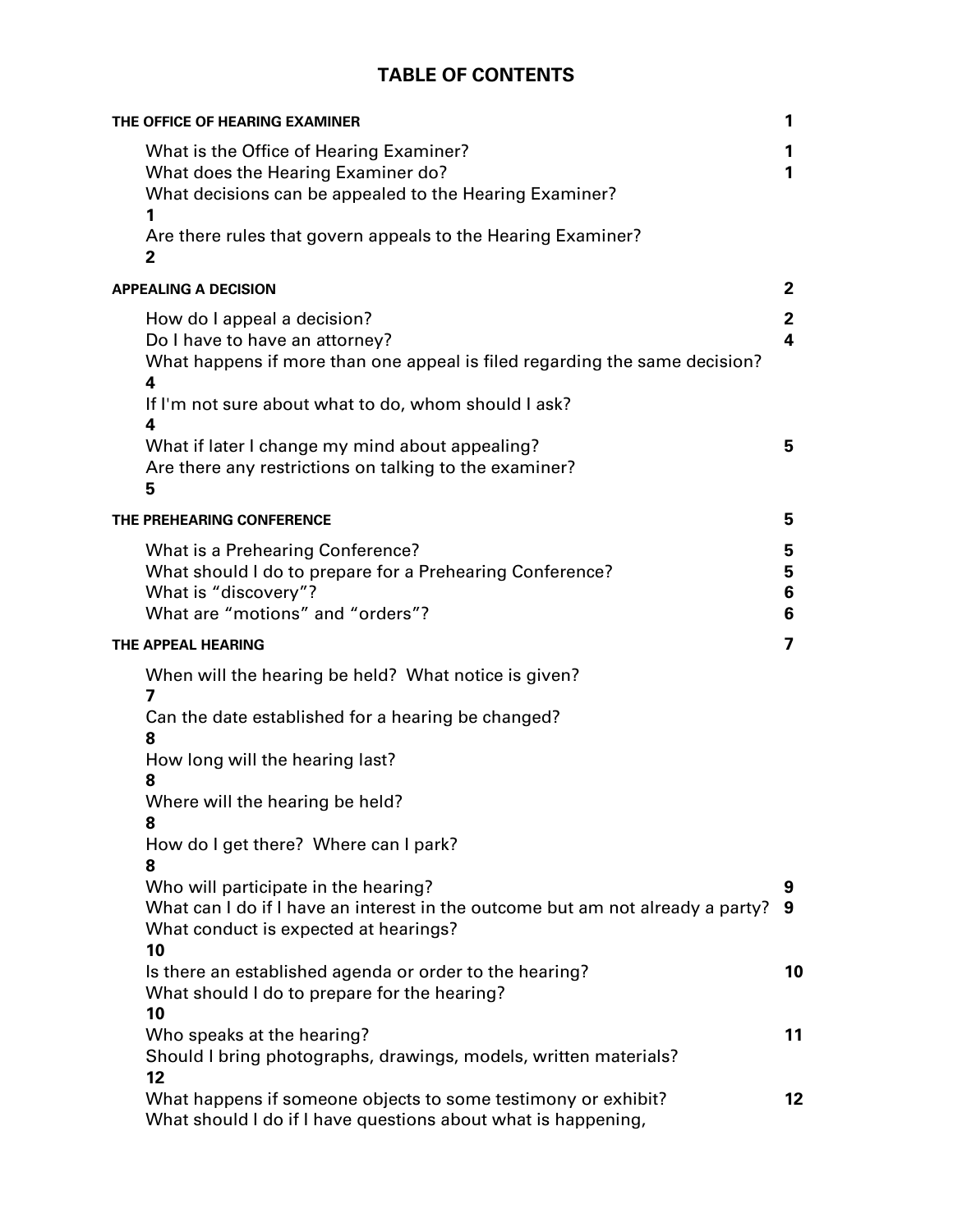| or I don't know what I'm supposed to do during the hearing?           | 12 |
|-----------------------------------------------------------------------|----|
| THE HEARING EXAMINER'S DECISION                                       |    |
| What does the examiner consider when making the decision?<br>13       |    |
| What is in a decision?                                                | 13 |
| When is the decision issued?                                          | 13 |
| Who gets the decision?                                                | 13 |
| If I'm not satisfied with the decision, how do I appeal?              |    |
| 13                                                                    |    |
| <b>OTHER KINDS OF HEARINGS</b>                                        | 14 |
| What other kinds of hearings does the Hearing Examiner conduct?<br>14 |    |
| How are these hearings different from appeal hearings?                | 14 |
| <b>HEARING EXAMINER'S JURISDICTIONS</b>                               |    |
| <b>LAND USE/SEPA DECISION APPEAL FORM</b>                             | 18 |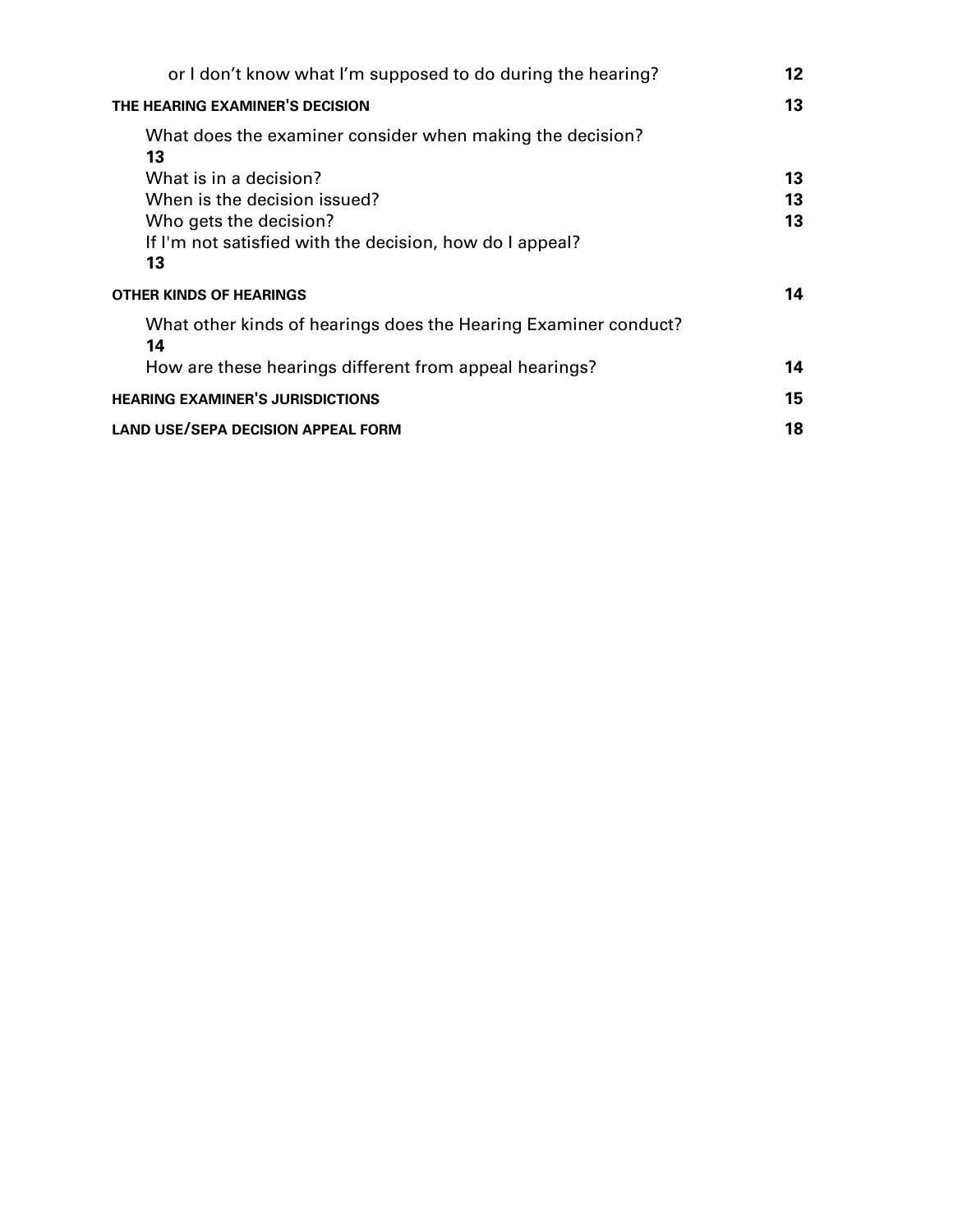# **PUBLIC GUIDE TO APPEALS AND HEARINGS BEFORE THE HEARING EXAMINER**

# **THE OFFICE OF HEARING EXAMINER**

#### **What is the Office of Hearing Examiner?**

The Office of Hearing Examiner is the City department established to conduct hearings on recommendations made by City agencies and appeals of City agency decisions. Before the Office was created in 1973, some of these matters were heard by the City Council, while others went directly to court. The Office of Hearing Examiner is Seattle's forum for reviewing whether the law, including City code requirements, has been correctly applied in agency decisions. Not every decision of every department can be appealed to the Hearing Examiner. The Hearing Examiner can hear and decide appeals only where the City's code has given the Examiner authority (*i.e.*, "jurisdiction") to do so.

The Hearing Examiner is an independent official selected directly by the City Council through a procedure prescribed in Seattle's Municipal Code. The Hearing Examiner is authorized to appoint deputy examiners, temporary examiners, and other staff. All examiners must be licensed attorneys with experience in administrative hearings.

#### **What does the Hearing Examiner do?**

The basic functions of the Hearing Examiner are similar to those of a judge. ("Administrative law judge", and "administrative hearing officer" are other titles used for this kind of position.) In the course of an appeal, the examiner is authorized to regulate the conduct of the hearing, administer oaths, issue subpoenas, decide procedural questions, receive evidence, hold conferences and issue orders and decisions.

#### **What decisions can be appealed to the Hearing Examiner?**

The Seattle Municipal Code authorizes the Hearing Examiner to hold hearings and decide appeals of more than 75 different types of City decisions. The following is a brief description of some of the types of decisions that can be appealed. A list of the Hearing Examiner's jurisdictions, with references to the appropriate Seattle Municipal Code sections, begins on page 15.

Many of the matters considered by the Hearing Examiner relate to land use decisions made by the Department of Planning and Development (DPD) and environmental decisions made by any City department. Land use **code interpretations, master use permit decisions and State Environmental Policy Act (SEPA) determinations may be appealed to the Hearing Examiner.** A master use permit is a permit issued to an applicant that includes all land use (not construction) decisions made by DPD on the application, such as decisions on short subdivisions, conditional use permits, variances, design review, and conditioning of development projects. SEPA determinations include determinations of non-significance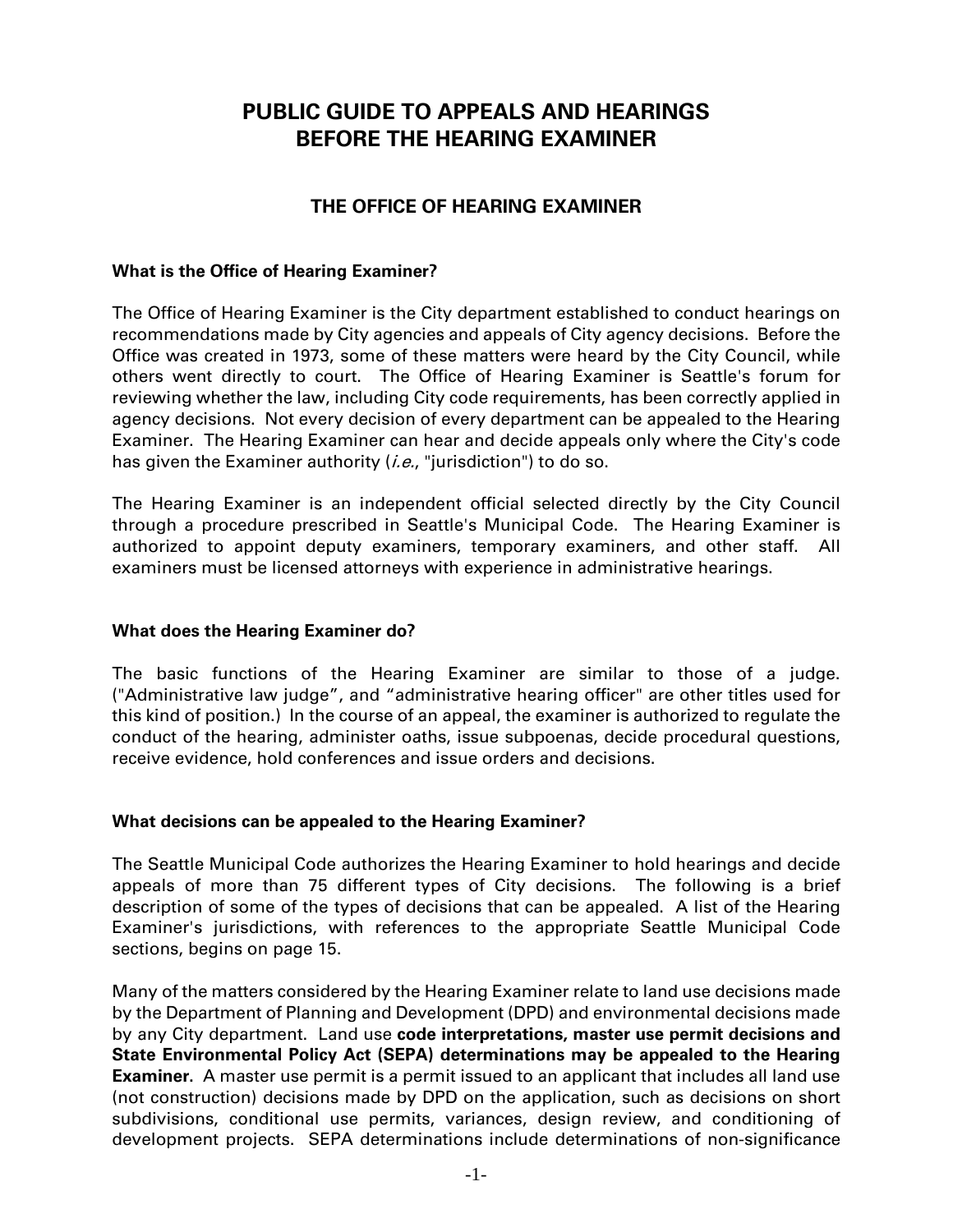and decisions on the adequacy of environmental impact statements. The Hearing Examiner holds a hearing and makes a final decision on subdivision applications. If someone interested in or significantly affected by the subdivision seeks further consideration of the DPD recommendation on the subdivision, or files an appeal of DPD's environmental determination for the subdivision, the hearing on the request and/or appeal will be consolidated with the public hearing on the subdivision application. The Hearing Examiner holds public hearings on **rezones, council conditional uses,** and **major institution master plans**, and makes a recommendation to the City Council for a final decision. Other DPD decisions appealable to the Hearing Examiner include: **Tenant Relocation Assistance Program eligibility, critical areas exceptions, and Land Use Code and noise citations** and **stop work orders**. **Floating home moorage fee increases** may also be appealed to the Hearing Examiner, as may citations issued by the Seattle Department of Transportation**.**

Landmarks Preservation Board decisions on the issuance or denial of certificates of approval for changes in landmarks, and decisions on **certificates of approval** for changes to structures or uses in special districts (e.g., **Pioneer Square** and **International District** Special Review Districts, **Pike Place Market** Historical District) are subject to appeal. The Landmarks Preservation Board's recommendations for **landmark controls are subject to "objection" by the landmark's owner. The proceedings for recommended controls are conducted as a "contested case," similar to an appeal, but the Hearing Examiner issues a recommendation to the City Council on the matter.**

The Hearing Examiner also hears and decides complaints brought by individuals and the Office for Civil Rights under the **City's Fair Employment, Unfair Public Accommodation Practices** and **Unfair Housing Practices** ordinances and the **Paid Safe Time and Sick Time** ordinance, appeals from **licensing** decisions and **Admissions and Business and Occupation Tax assessments** made by the Department of Finance, Revenue and Consumer Affairs Division, and appeals of enforcement of the City's **Nuisance Ordinance**.

#### **Are there rules that govern appeals to the Hearing Examiner?**

The Hearing Examiner has adopted rules, the *Hearing Examiner Rules of Practice and* Procedure (HER), which govern proceedings before the Hearing Examiner. The Rules establish the procedural framework for handling appeals and conducting hearings. For a copy of the Rules, contact the Office of Hearing Examiner, (there is a small charge), or go to the Office of Hearing Examiner's website and download or print the Rules without charge: <http://www.seattle.gov/examiner>

# **APPEALING A DECISION**

# **How do I appeal a decision?**

Appeals must be submitted in writing and received by the Office of Hearing Examiner by 5 p.m. on the last day of the appeal period, accompanied by any required filing fee. **Note:**  Delivery of appeals filed by any form of USPS mail service may be delayed by several days. Allow extra time if mailing an appeal.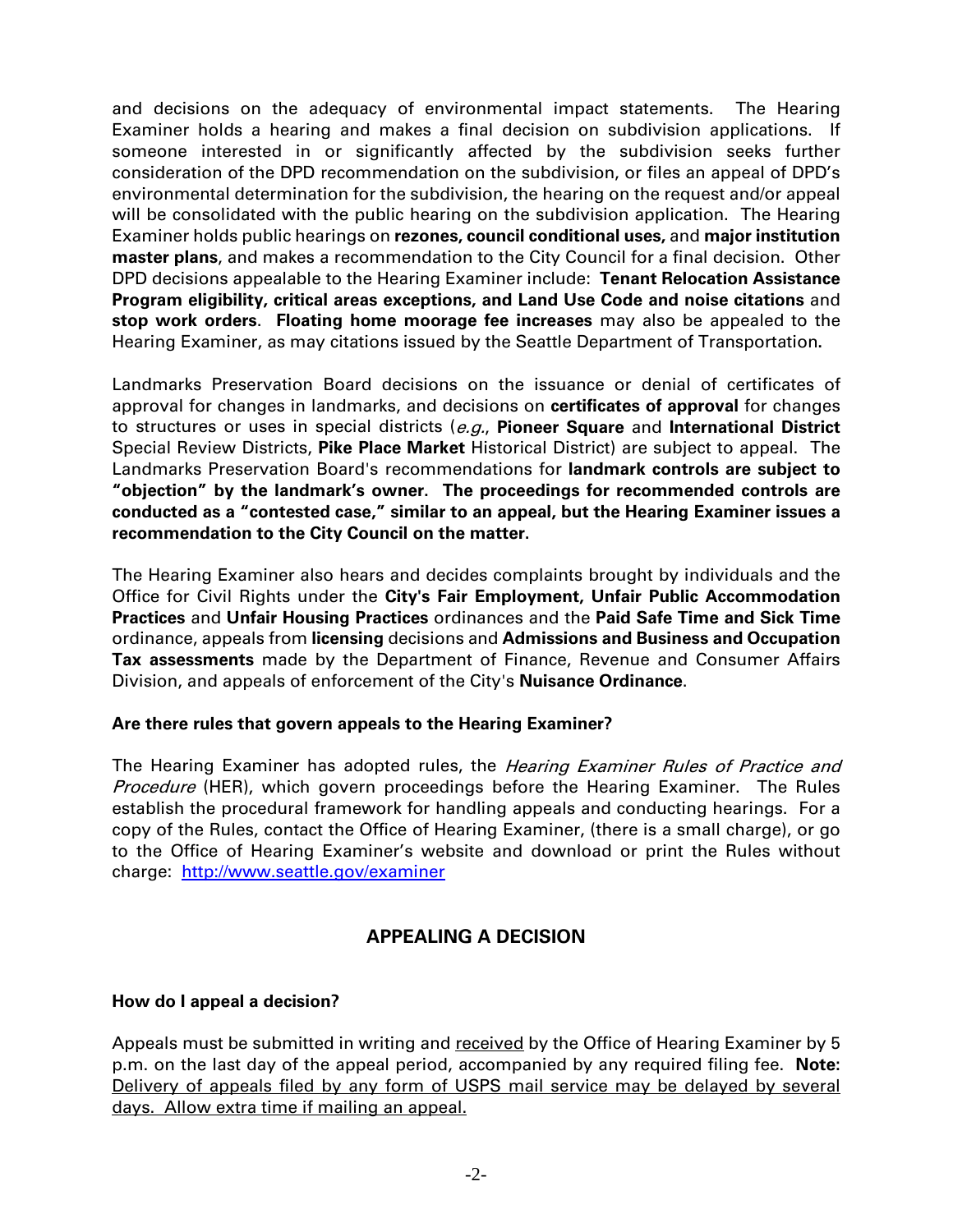**In Writing:** All appeals must be in writing. The Hearing Examiner has a form that may be used for an appeal of a DPD land use or environmental decision. (A copy of this form is included at the end of this booklet.) If you want to appeal a different type of decision, other forms are available on the Hearing Examiner's website, [http://www.seattle.gov/examiner/,](http://www.seattle.gov/examiner/) and from the Office of Hearing Examiner. If a form is not available, or you don't want to use a form, a letter of appeal is acceptable if it includes all the information required on the form. Correspondence to the Hearing Examiner is best addressed, "Dear Hearing Examiner".

**Identify who is appealing:** Include the name, address, phone and fax numbers, and email address of the person appealing  $(i.e.,$  the "appellant"). If one appeal is made jointly by several individuals, list the information for each person, and specify one person as the official contact person. If the appeal is made on behalf of an organization, identify the organization by name, and indicate the name, address, phone and fax numbers, and email address of the official contact person.

**Identify the decision being appealed:** Include the name of the department that made the decision being appealed; date of decision; decision number (if any has been provided); and address, if property is involved. If only part of the decision is being appealed, indicate which part(s).

**State your interest in the decision or how you are affected by it, i.e., how the decision** affects your property, your eligibility, your neighborhood, etc.

**State your objections to the decision:** Explain or describe what you believe to be incorrect about the decision. What is wrong with it? Be as clear and concise as you can in stating any errors, omissions, etc. Note:Except in limited circumstances, your appeal will be limited to the issues raised in the appeal form or letter. See HER 3.05.

**State what you want the Hearing Examiner to do:** What relief do you seek? Examples: reverse the decision; modify conditions; require an EIS; etc.

| <b>Mail the Appeal to:</b>        | or | <b>Deliver the Appeal to:</b>     |
|-----------------------------------|----|-----------------------------------|
| <b>Office of Hearing Examiner</b> |    | <b>Office of Hearing Examiner</b> |
| P.O. Box 94729                    |    | <b>Seattle Municipal Tower</b>    |
| Seattle, Washington 98124-4729    |    | 700 Fifth Avenue, Suite 4000      |
|                                   |    | <b>Seattle, Washington</b>        |

You may also file the appeal electronically through a portal on the Hearing Examiner's website, at [http://www.seattle.gov/examiner/efile.htm,](http://www.seattle.gov/examiner/efile.htm) or fax the appeal if the total number of pages does not exceed 15, If a document filed electronically exceeds 10 pages in length, a hard copy of the document must be delivered to the Hearing Examiner.

**Important Reminder:** In order for the Hearing Examiner to be able to consider an appeal, it MUST BE RECEIVED BY THE OFFICE OF HEARING EXAMINER **BY 5 PM** OF THE LAST DAY OF THE APPEAL PERIOD. A postmark on the last day is **not** sufficient. The length of an appeal period is established by the Code section that governs the decision being appealed. **The Hearing Examiner does not have the authority to change or extend an**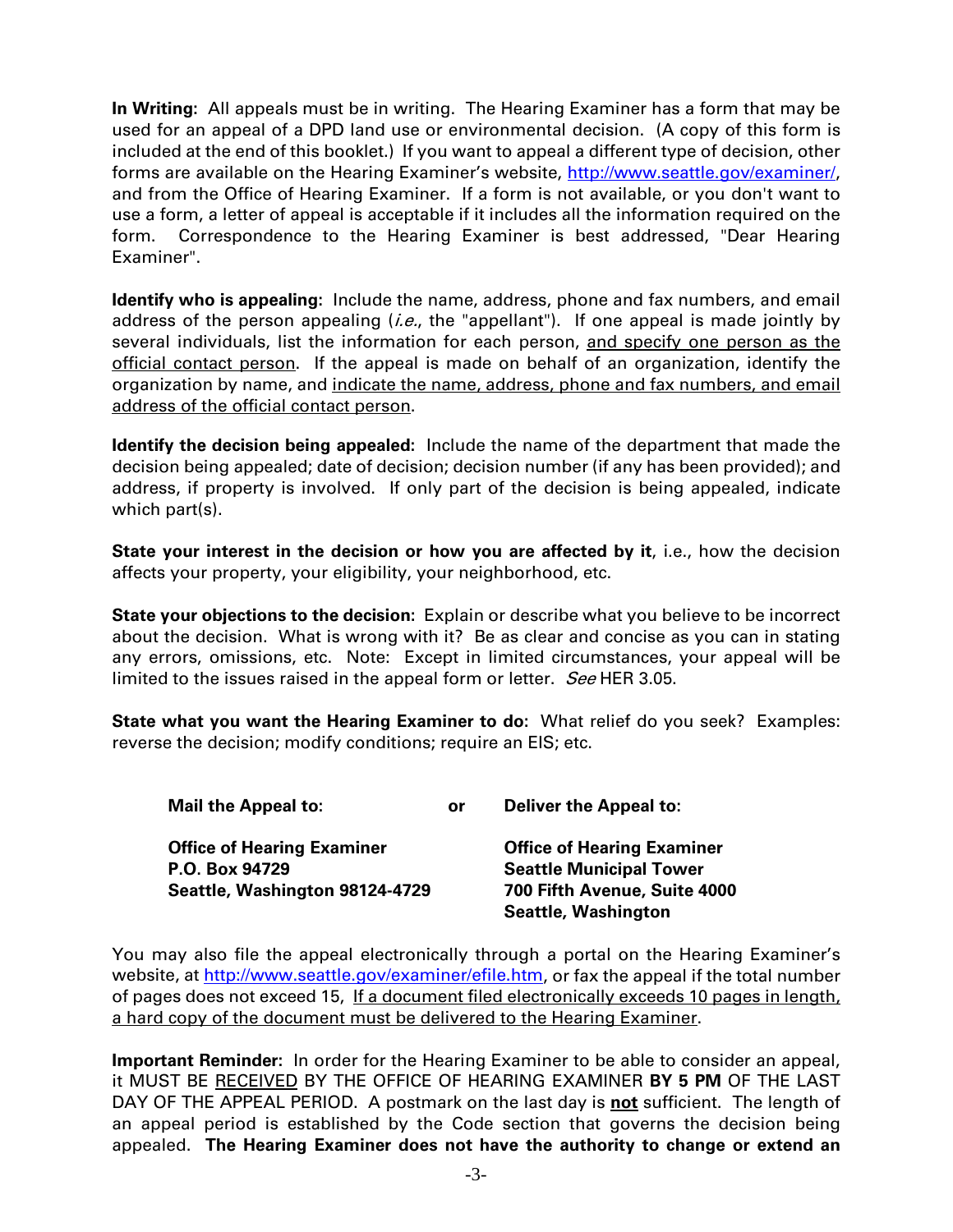**appeal period. If the appeal is not filed in time, the Hearing Examiner must reject it.** It is best to submit your appeal well before the appeal deadline, especially if you are submitting it by mail. If you wait until the last minute, you could miss the deadline and lose the opportunity to appeal.

If you are not sure when an appeal period will end, contact the department that issued the decision you want to appeal. The notice of decision should list a contact person and telephone number. If the notice of decision does not have this information, call the Office of Hearing Examiner; we may be able to help.

**Required Fee:** A filing fee is required for most appeals. Exceptions to this general rule include tenant relocation assistance, landmarks controls and incentives, and citation appeals. If you are not sure of the amount of the fee or whether a fee is required, check with the Office of Hearing Examiner. The Hearing Examiner may waive a required filing fee if the person filing the appeal is able to demonstrate that the fee poses a financial hardship for him or her.

An appeal is not complete without the required fee. If you file in person, a check (made out to the City of Seattle) or cash is acceptable. If you file by mail, you may include a check or call the Office of Hearing Examiner and pay by credit card (VISA or MasterCard only), but please do not send cash through the mail. If you file electronically or by fax, you may pay by credit card over the phone. The filing fee is nonrefundable.

#### **Do I have to have an attorney?**

Appeal hearings are legal proceedings, in that they are established by law and result in decisions that have legal force and effect. Some persons involved in appeal hearings have lawyers to represent them, but many citizens and City agencies represent themselves. It is not necessary to have an attorney, and you don't have to be an attorney to represent yourself or someone else in a proceeding before the Hearing Examiner. That said, representation by an attorney may be advisable for some complex appeals with difficult legal and factual issues.

To make the hearing process more accessible and "user friendly" for non-lawyers, the examiners explain various aspects of the hearing during their opening remarks and encourage procedural questions. They also encourage the use of everyday language in the hearings. In recognition of the importance of the issues to those involved, and the legal effect of the outcome, hearings do have a structured format. That structure, and the examiner's control of the proceedings, help to ensure that all participants have a fair opportunity to present their points of view.

#### **What happens if more than one appeal is filed regarding the same decision?**

When this happens, and it often does with land use and environmental decisions, the Hearing Examiner will consolidate the appeals. This means that one hearing will be held and one decision issued, but each party who has appealed will have an opportunity to make a presentation and to question witnesses. Sometimes those who appeal separately will voluntarily join together to make a joint presentation at the hearing.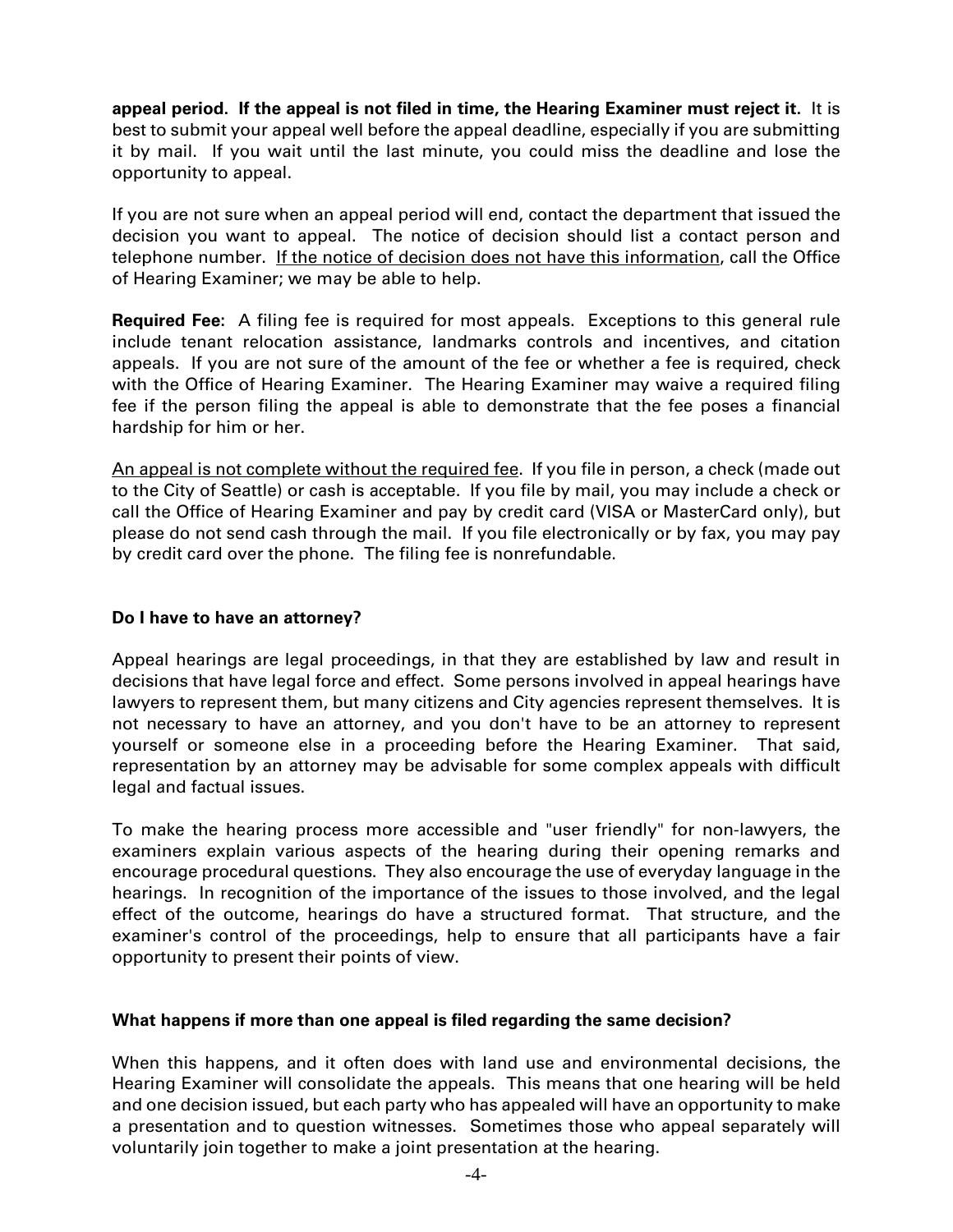#### **If I'm not sure about what to do, whom should I ask?**

You can always check with the Office of Hearing Examiner when you have questions. During a hearing, if you are unsure of the procedure or what you should be doing, you can ask the examiner to explain. Before and after the hearing, you may have to direct your questions to someone on staff other than the examiner who is hearing the appeal. This is necessary to avoid violating the prohibition on communicating with the examiner outside the actual hearing. (Such communications are referred to as ex parte contacts and are prohibited by law.)

The Office of Hearing Examiner can answer procedural questions, explain the process, and describe how hearings usually run and what to expect. We cannot assist with, or give advice on how to put together your presentation, what questions to ask which witness, whom to select as a witness, whether to get a lawyer to help, etc., as this could be interpreted as advocating for your position or giving you legal advice.

#### **What if later I change my mind about appealing?**

If you change your mind and do not want to go through with an appeal, notify the Hearing Examiner in writing. You do not have to explain why you are withdrawing your appeal, but a withdrawal needs to be in writing and signed by the person who filed the appeal. (One person can withdraw an appeal made by several individuals, or by a group, only if that person has the permission of those he or she represents.) If there is not enough time to get the written withdrawal to the Office of Hearing Examiner before the scheduled hearing, you should telephone the Office and then immediately follow-up with your letter of withdrawal. (The filing fee is nonrefundable.)

#### **Are there restrictions on talking to the examiner?**

By law, no one is to talk to the examiner about the merits of an appeal except during the hearing. Talking with the examiner outside of the hearing or prehearing conference is prohibited except for procedural matters. This is to prevent people from trying to influence the examiner or add information that is not presented at hearing where all parties can discuss and question it. If questions or problems arise outside of the hearing, you should ask to speak to someone in the Office of Hearing Examiner other than the examiner assigned to hear the appeal you are involved in.

# **THE PREHEARING CONFERENCE**

#### **What is a Prehearing Conference?**

This is a meeting held prior to the hearing to help sort out, simplify, and clarify the issues and procedural aspects of the hearing. Typical topics for a pre-hearing conference would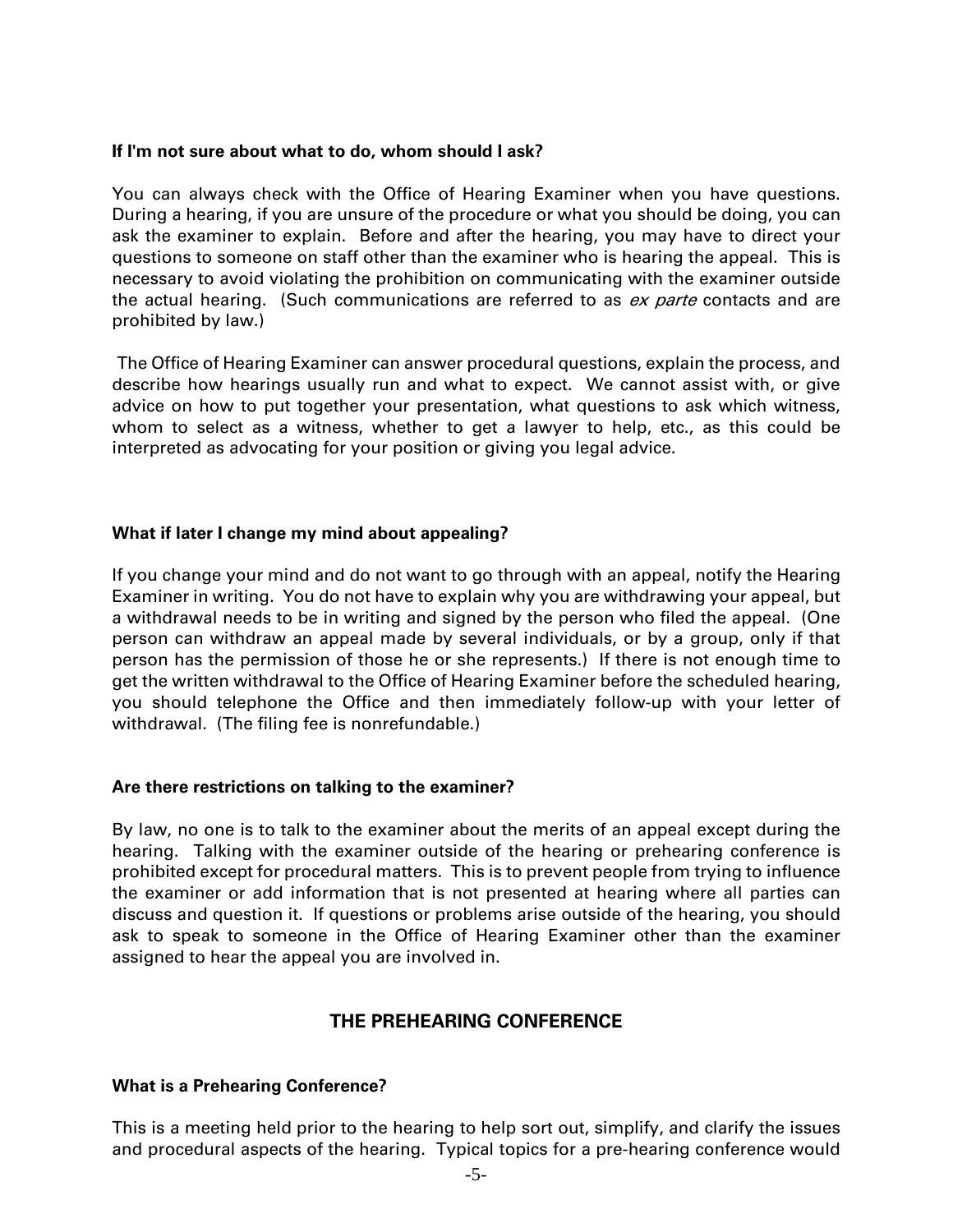include the issues on appeal, whether the subjects included in the appeal are within the Hearing Examiner's jurisdiction, whether there is a potential for mediating the dispute, who the witnesses will be, and how long the presentations are expected to take. Any party may request that a prehearing conference be scheduled, and the Hearing Examiner may schedule one without such a request. (See pages 8 – 9 for information on location and parking.)

#### **What should I do to prepare for a Prehearing Conference?**

The following suggestions may help you prepare for the matters to be covered in the prehearinig conference:

Carefully read the City decision you are appealing and any City code sections cited in it.

Ask the City decision-maker for any other code sections or Director's Rules that were considered in reaching the decision, and read those.

Consider the issues stated in your appeal in light of what you have read. Are there any that should be dismissed? Are the remaining issues clear? If not, consider how you can clarify them, since it is likely that you will be asked to do so at the prehearing conference. (Note: Although you may clarify an issue, you may not raise a new issue in doing so. Except in limited circumstances, you cannot raise a new appeal issue after the deadline for filing the appeal. See Hearing Examiner Rule 3.05.)

Consider whether you would be interested in mediating this dispute. Mediation is a voluntary process in which an impartial third party helps the parties to a dispute negotiate a solution that is acceptable to them. It is a voluntary process and cannot occur unless agreed to by all parties. In considering the possibility of mediation, one question to ask yourself is whether you, and everyone in any group you represent, are able in good faith to consider options other than the relief requested in your appeal statement?

Determine generally what evidence (witness testimony and exhibits) you will need to present in order to prove the claims in your appeal statement.

Contact your potential witnesses and discuss the general nature of their testimony with them.

You will usually not need a final list of witnesses and exhibits at the prehearing conference, but you should have a preliminary list.

Clarify your schedule for the time period from the prehearing conference through approximately one month after the hearing date, if one has been scheduled, and bring the schedule with you to the conference. It is best if you know your main witnesses' schedules for this time period as well, but this is not always possible. (If it is necessary to discuss continuing the hearing date, it is easiest to do so when the availability of all parties and main witnesses is known.)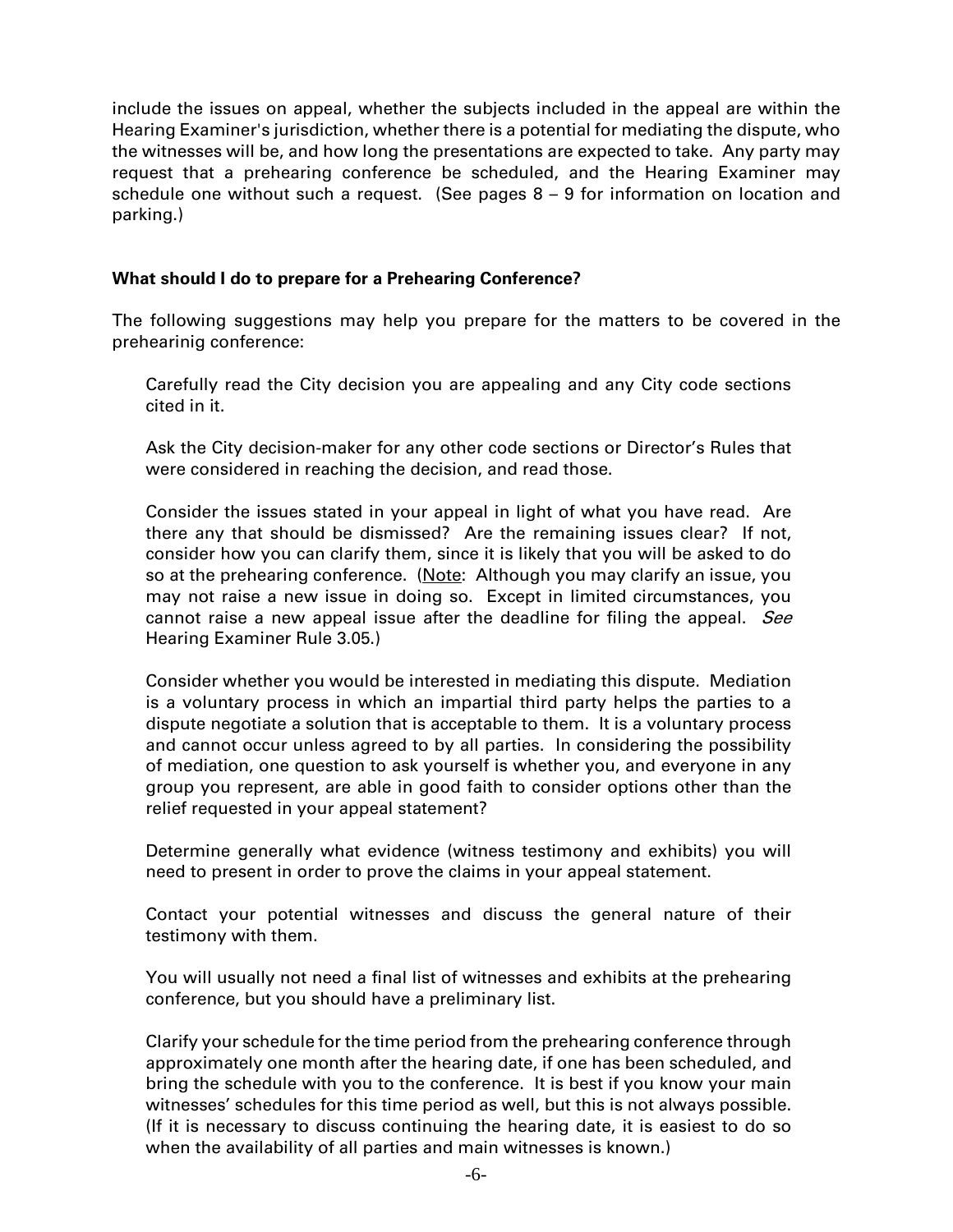Following the prehearing conference, the Hearing Examiner may issue a prehearing order that includes requirements and deadlines for such tasks as disclosure of witnesses and exhibits. Note that if witnesses and exhibits are not disclosed by the required deadlines, the Hearing Examiner may prohibit the undisclosed witnesses from testifying and the undisclosed exhibits from being used.

#### **What is "discovery"?**

"Discovery" takes place prior to the hearing and is the process whereby a party seeks disclosure by the other party of documents and information that are relevant to the appeal, or that are likely to lead to documents and information that are relevant to the appeal. The process is normally conducted by the parties without intervention by the Hearing Examiner, and often involves an informal exchange of documents and information. Each party has the right to learn as much as it can about the other party's case, so disclosure of requested information and documents is required. If you fail to disclose information that should have been disclosed, the Hearing Examiner may prohibit you from using it in the hearing or impose other sanctions. However, if a party thinks that a request for discovery is harassing, unnecessary or unduly burdensome, the party may request by motion that the Hearing Examiner limit or prohibit that part of the discovery request.

#### **What are "motions" and "orders"?**

A "motion" is a request, a way of asking the Hearing Examiner for something. You do not need to call your requests "motions". For example, if you were going to be out of town on the scheduled hearing date, you could write to the Hearing Examiner and state: "I will be out of town on the date scheduled for the hearing, so I request that you change the date to sometime after July 9th." A lawyer might submit a "Motion for Continuance" with the same information, which is just a different way of saying the same thing. Either approach is acceptable. A motion, or request, should tell the Hearing Examiner all the relevant facts, and include any argument that helps support your request.

If you are a party to an appeal, you might receive a copy of a motion that another party has submitted to the Hearing Examiner. (Any party who writes to the Hearing Examiner must send a copy of the correspondence to each of the other parties.) Do not be thrown by the legal format. Read through the motion to determine what the Hearing Examiner is being asked to do. If you disagree with the motion, or if you wish to support the motion, you should send a written response/comment to the Hearing Examiner within seven days. Unless a different time is specified in a particular case, parties who do not respond to a motion within seven days are presumed to agree with the motion. A response, or answer, to a motion should tell the Hearing Examiner whether you oppose or support the motion, and should include all the relevant facts and any argument that helps support your position.

An "order" is direction to the parties from the Hearing Examiner. Be sure to read all orders carefully. Call the Office of Hearing Examiner if you have questions.

# **THE APPEAL HEARING**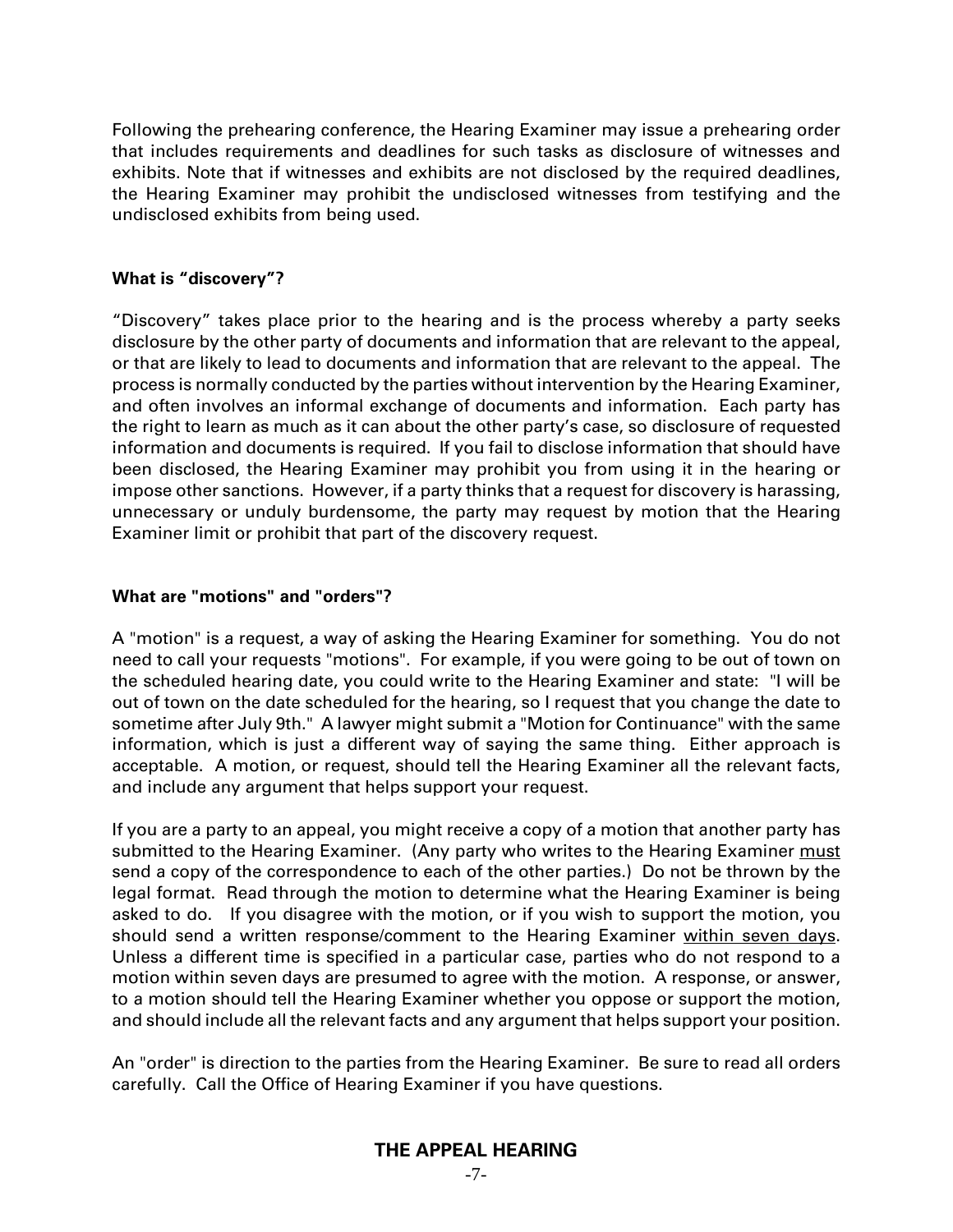**NOTE:** In addition to "appeal hearings," which are held for appeals of decisions made by City agencies, the Hearing Examiner holds "public hearings" prior to issuing a final decision on preliminary subdivision applications, or a recommendation to the City Council on rezone requests, master plans, and similar matters. In these "public hearings" the examiner's function is somewhat different than it is in appeal hearings. The following section describes the appeal hearing; public hearings are discussed on page 14.

## **When will the hearing be held? What notice is given?**

The minimum number of days that must be allowed between giving notice of a hearing and holding the hearing is established by the Code and varies with the type of appeal. (Many appeals require a 20-day notice prior to hearing, but there are also other lengths of time.) Hearings must be set far enough in advance to allow the required notice period. When an appeal is filed, the Hearing Examiner schedules a hearing on the first available date that is consistent with the minimum time required for notice. (When an "automatic" appeal is provided by law, the hearing date is included in the notice of violation.)

When there are many appeals to be heard, considerably more time than the minimum notice period elapses between the filing of an appeal and the date of the hearing. The time between filing and hearing is typically 4 to 8 weeks. Some types of appeals must be heard within a certain number of days and therefore must be scheduled in a specific time-frame. In extraordinary circumstances a matter may be heard out of turn.

After a hearing date has been scheduled, a notice of hearing is distributed. With some land use and environmental appeals, DPD is responsible for sending the notice. With other matters, the Office of Hearing Examiner will send a notice to the person(s) who appealed and others directly involved. The notices are sent by regular mail unless a party requests notice electronically or by facsimile. (All notices to City departments are sent electronically.)

#### **Can the date established for a hearing be changed?**

After receiving the notice of hearing, if a participant or someone else important to the presentation is unable to attend on the date specified, the participant should write a letter to the Hearing Examiner, explain the conflict and request that a different hearing date be scheduled. (This is referred to as a "continuance".) The person making the request must also send a copy of it to the other participants, who may respond to the request. (These names and addresses can be obtained from the Office of Hearing Examiner or through viewing the appeal file online through the e-File portal on the Hearing Examiner's website.) The Hearing Examiner will determine whether a continuance is warranted. If the request is granted, the Hearing Examiner may respond by providing several possible dates and requiring the party who requested the change to contact the other participants to arrange a mutually satisfactory date.

#### **How long will the hearing last?**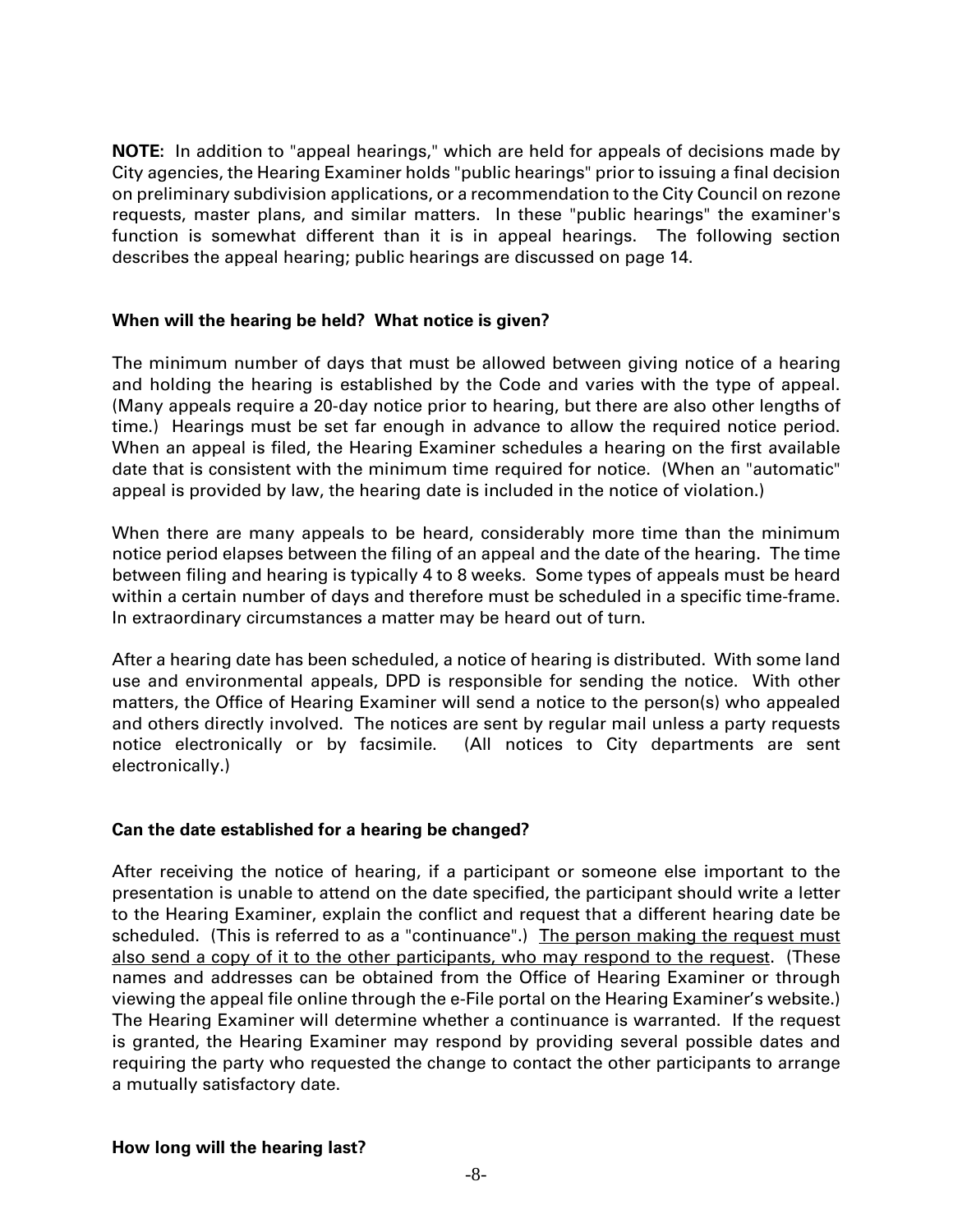There is no set minimum or maximum time for hearings. They rarely take less than a few hours, and sometimes take more than a day. The length of the hearing is determined primarily by the complexity of the issues that need to be presented. One of the Hearing Examiner's responsibilities is to keep the proceedings moving and avoid undue delay by not allowing irrelevant or repetitive testimony.

#### **Where will the hearing be held?**

Hearings are held in the Office of Hearing Examiner which is located on the 40th Floor of Seattle Municipal Tower, 700 5<sup>th</sup> Avenue, Suite 4000. There are two rooms used for hearings: the main hearing room (Room 4009) and the small hearing room (Suite 4000). To locate a hearing, come to the 40th floor and check the hearing schedule posted outside the main hearing room. You may also inquire at the Office of Hearing Examiner's reception desk.

#### **How do I get there? Where can I park?**

The Office of Hearing Examiner is located in Seattle Municipal Tower, at 700 5<sup>th</sup> Avenue, Suite 4000, between Cherry and Columbia Streets in downtown Seattle, and is wheelchair accessible.

Metro bus lines run along Second, Third, Fourth and Fifth Avenues. If you need assistance with determining which bus routes to use, call Metro at 553-3000. Tell them you want to get to 5<sup>th</sup> Avenue between Cherry and Columbia, and they can tell you which bus to take. You can also use the Metro Trip Planner online at [http://tripplanner.kingcounty.gov](http://tripplanner.kingcounty.gov/)

Parking on the street in the vicinity is very limited and often has a limit of 2 hours. If you decide to drive, parking at one of the nearby private facilities is the best choice, despite the cost. Some lots have special "early bird" rates if you arrive by 9:30 a.m. Car-pooling and sharing the cost of parking can reduce the expense and eliminate a great deal of frustration and worry.

The Seattle Municipal Tower offers garage parking, and the entrance is at the rear of the building on 6<sup>th</sup> Avenue, between Columbia and Cherry. Several other private parking lots and garages are located within a few blocks. The cost for parking in these private facilities varies depending on the time you enter and how long you park:

Bank of America 5<sup>th</sup> Avenue Building, enter on Columbia between Sixth and Fifth Avenues

Columbia Tower, enter on Columbia between Fifth and Fourth Avenues Garage on Cherry Street between Second and Third Avenues Lot in 500 block of Second Avenue between James Street and Yesler Garage/lot at corner of Fourth Avenue and Cherry Street Garages at NW & SW corners of Fourth Avenue and Columbia Street

There are small loading zones on the north and south sides of Seattle Municipal Tower, (on Columbia Street and Cherry Street), and another one across the street, in front of the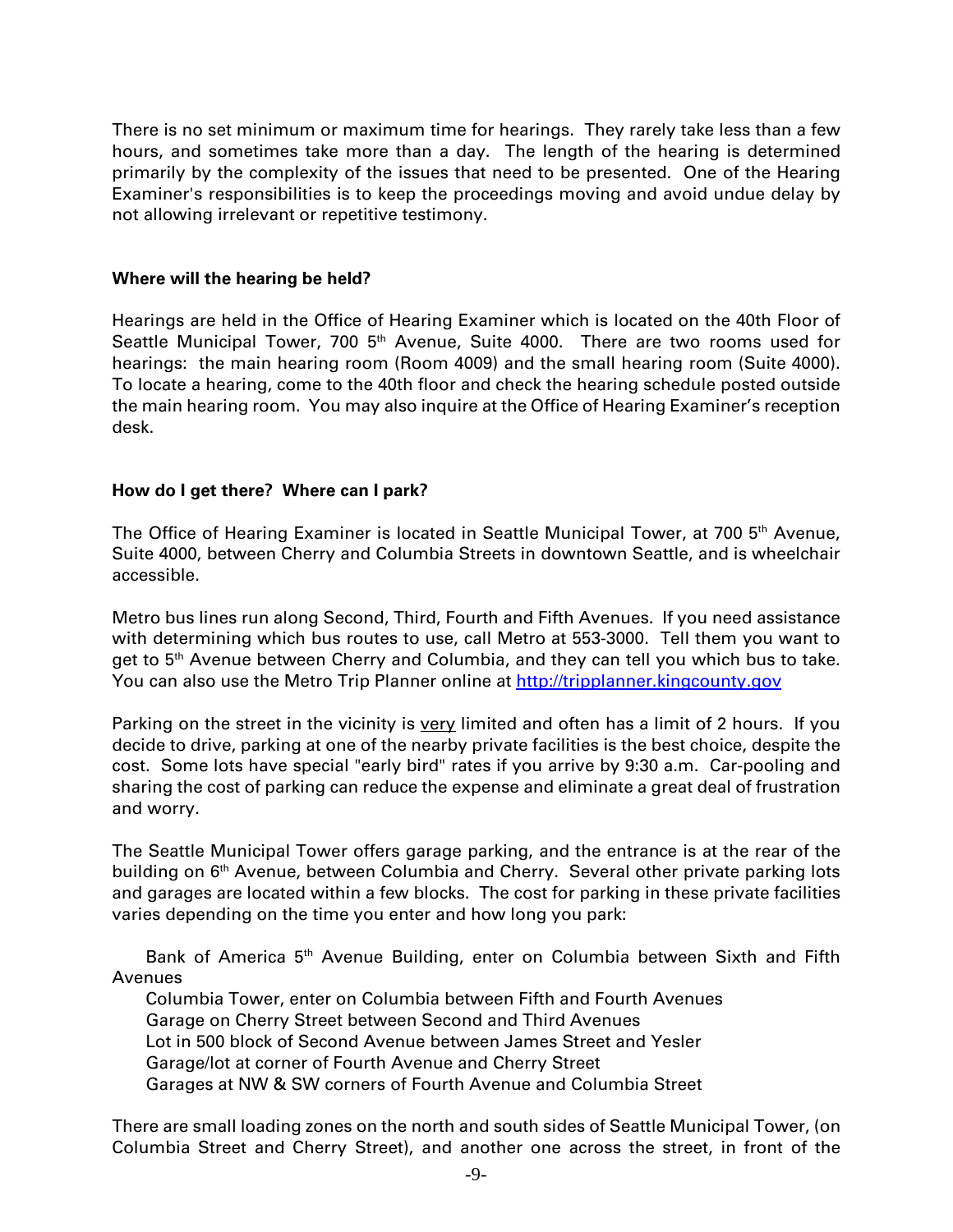Columbia Tower on 5<sup>th</sup> Avenue. If you need to drop off passengers or materials, these may be helpful, but note that cars in these areas cannot be left unattended.

## **Who will participate in the hearing?**

Unlike the familiar "public hearing", where anyone who has information or an opinion has an opportunity to share it with the decision-makers, testimony at an appeal hearing generally comes only from the participants and those called as witnesses. However, all appeal hearings are open to the public so that anyone interested in the proceedings may observe them.

The participants are referred to as "parties". The party who appeals is the "appellant". If more than one person appeals a decision, each appellant is considered a "party." However, a group that files one appeal is one party and must select one person to represent the group in the proceedings. In most appeals, the City agency responsible for the decision is a "respondent," i.e., the one who must respond to the issues raised in the appeal. If the appeal involves a permit or a license, and the applicant for that permit or license is not the appellant, the applicant is also a party who has a right to participate in the hearing as a respondent. Parties have certain rights in the hearing process, including the right to notice and participation (presenting evidence and questioning witnesses).

The large hearing room, where most hearings are held, has several large tables in the front. Although it is subject to change, the arrangement of parties is generally as follows. The examiner and an assistant sit at the front table, facing the audience. When called to testify, each witness sits at the table facing the examiner. Parties to the appeal (appellant and respondent) sit at the tables to the right and left of the examiner, facing one another. When there are three parties -- appellant, applicant, and City agency -- the City representative sits at the table facing the examiner, sharing that table with the witness.

# **What can I do if I have an interest in the outcome but am not already a party?**

The Hearing Examiner is required to make decisions on appeals based on the record made at hearing. The decision must be based on facts and the applicable law. The Hearing Examiner cannot uphold or overturn a City agency decision because of popular opinion or public comment. Therefore, although appeal hearings are open to the public, only the parties to the appeal, and persons called by the parties as witnesses, have the opportunity to testify.

A person who who has not appealed but demonstrates a substantial interest, not otherwise represented by the parties, may request by motion to become an "intervenor" in an appeal. An intervenor becomes a participant in the hearing and, like the original parties, has a right to appeal the Hearing Examiner's decision. The Hearing Examiner may grant intervenor status if participation by the intervenor will not add issues to the appeal or unduly complicate or lengthen the appeal process. Requests for intervention are not always granted and must be made well before the hearing date so the parties have a fair opportunity to respond to the request. (See HER 3.09 for more information on intervention.)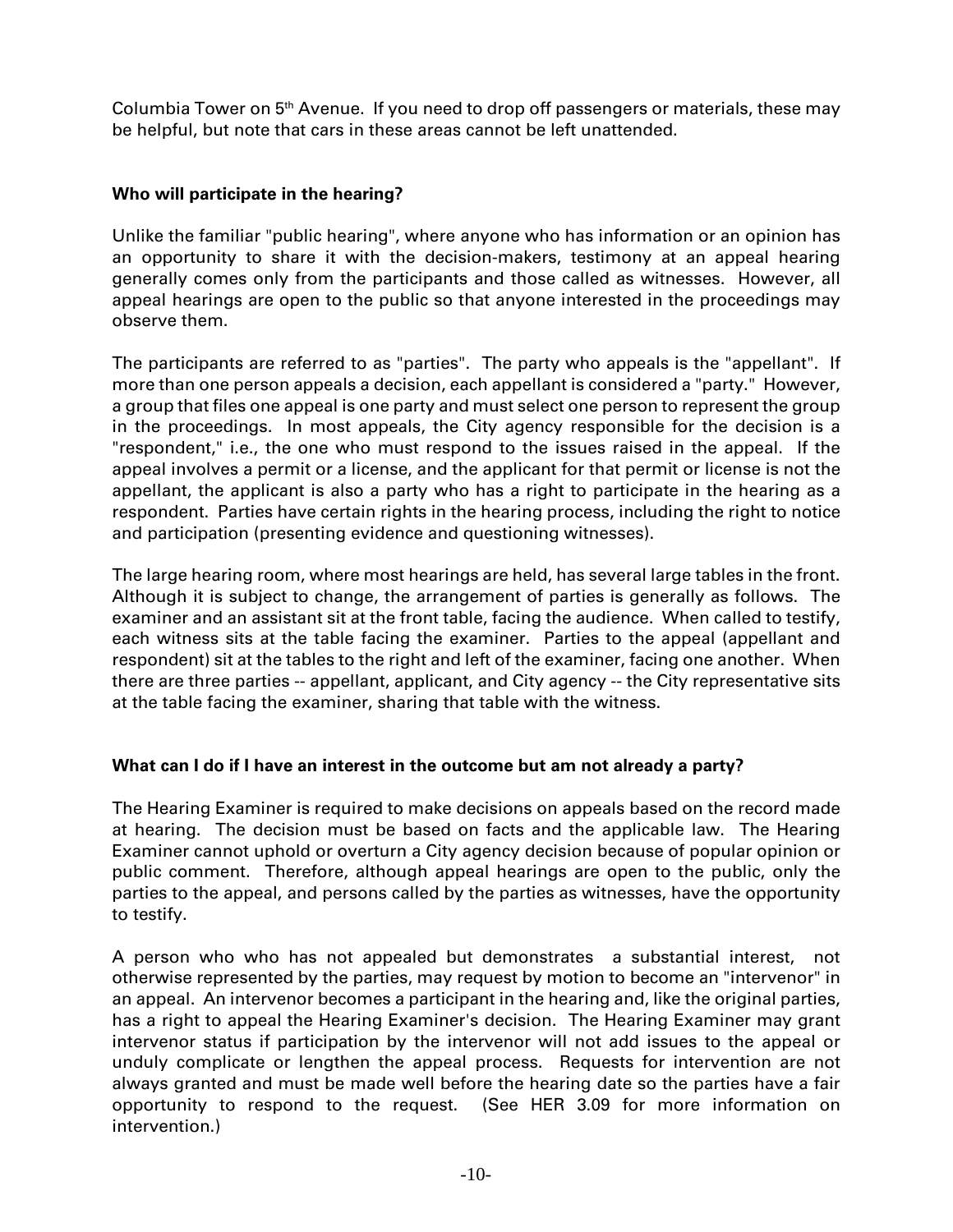## **What conduct is expected at hearings?**

Everyone who participates in a hearing is expected to be punctual, courteous, and prepared. When addressing the examiner, it is equally acceptable to use that person's name or title (e.g., "Ms. Smith" or "Ms. Hearing Examiner"). Other parties are addressed by their last names or by party status (e.g., "Mr. Smith" or "the Appellant"). Witnesses are also addressed by their last names, e.g., "Mr. Smith," or "Ms. Jones". The hearings are recorded, and a clear record requires that only one person speak at at time. No smoking, food, beverage (except water) or cell phone use is allowed in the hearing rooms.

## **Is there an established agenda or order to the hearing?**

Generally the order of an appeal hearing is:

- 1. Hearing Examiner's opening remarks
- 2. Opening statement by each party (optional briefly indicate what will be presented)
- 3. Appellant's presentation of evidence (witness testimony, exhibits)
- 4 City agency's presentation of evidence (witness testimony, exhibits)
- 5. Applicant's presentation of evidence (if applicant is not appellant)(witness testimony, exhibits)
- 6. Rebuttal by each party
- 7. Closing arguments by each party (summarizing how the evidence presented supports the party's position)

#### **What should I do to prepare for the hearing?**

All parties to an appeal (appellant, applicant, City agency representative) try to show the examiner that the facts and the law support their view. To do this, the parties should prepare by finding out about both. There is no set formula for what to do in preparation for a hearing. The effort necessary usually depends on the number and nature of the issues on appeal. Preparing may simply involve figuring out what you want to say in your own testimony, or it may be more complicated, requiring that a number of lay witnesses and experts be organized and coordinated so that each covers a different part of the presentation.

Basic suggestions for what to do to prepare for hearing include:

Review the decision that is being appealed. Get a copy of the decision from the City agency that issued it. (If you have difficulty getting a copy of the decision, call the Hearing Examiner's Office; we may be able to help.) The decision is central to the appeal; examine it to find the area(s) which you believe are incorrect. If there is a file kept by the City agency regarding the decision, reviewing it is also helpful.

Review the parts of the Seattle Municipal Code that control the decision being appealed. The Code is available in a searchable format online at [http://clerk.ci.seattle.wa.us/~public/code1.htm](http://clerk.ci.seattle.wa.us/%7Epublic/code1.htm) and through a link on the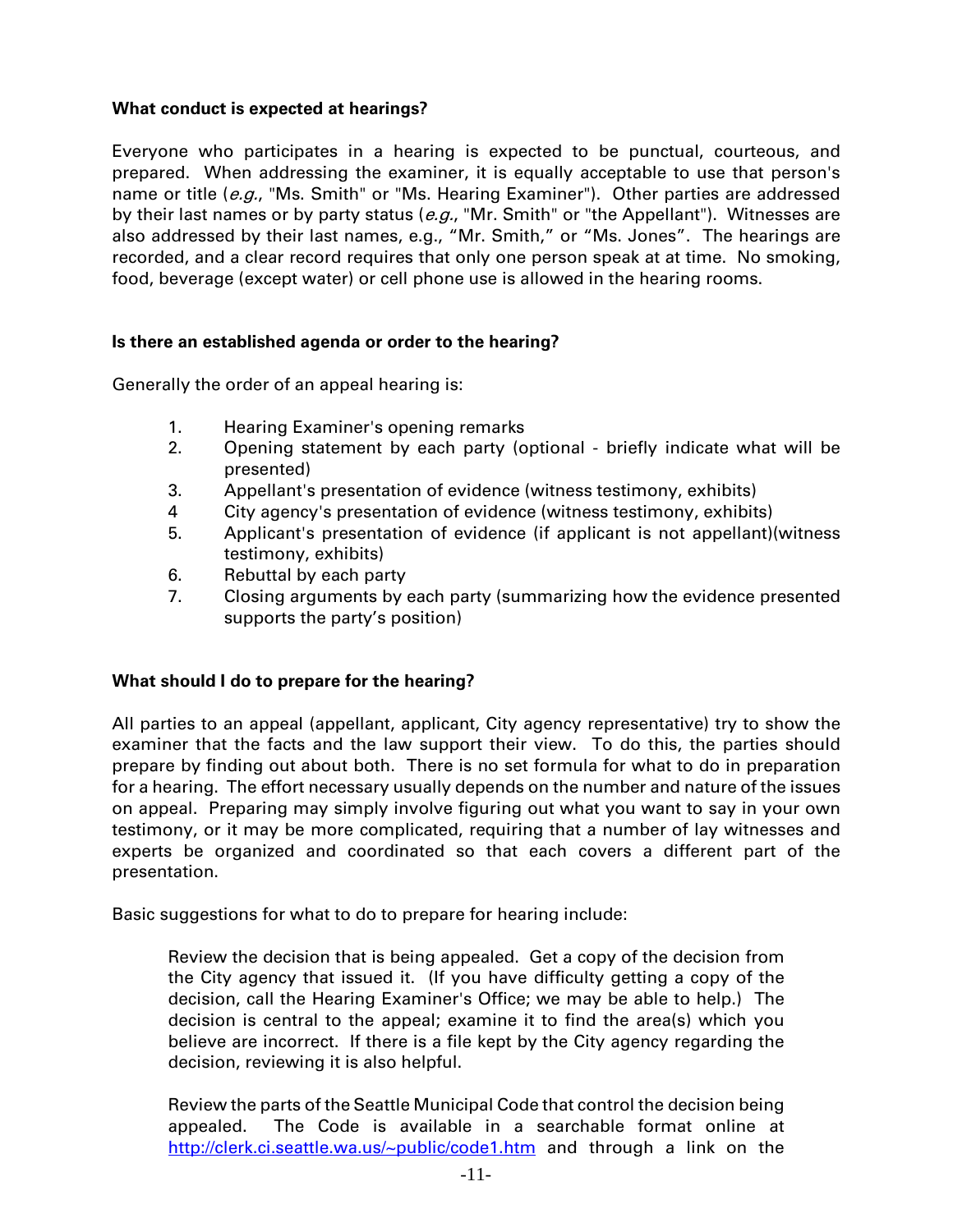Office of Hearing Examiner's website. In addition, most branches of the City library system have a copy of the Code. (Call your local branch first to be sure it's there.) See pages 15 through 16 of this Guide for a listing of many of the applicable code sections.

Find people who are knowledgeable about the situation that is the subject of the decision being appealed. For example, if there are environmental issues on appeal, you could talk with others who live nearby to learn more about the existing conditions in the area. If there are technical issues, you may want to seek expert advice.

Review the information in this section about participating in the hearing. Decide what evidence you want to present about the issues on appeal, who you want to have testify, and whether or not you will need to have subpoenas issued to assure your desired witnesses attend the hearing (see below).

Know what your witnesses are going to say. It is a good idea to get together before the hearing and discuss the testimony of the witnesses in some detail, and even practice. This allows you to coordinate the presentation and to anticipate questions that will be asked of each witness.

Request subpoenas. Some of the witnesses you would like to have testify may agree to do so only under subpoena. A subpoena is a type of order issued by the Hearing Examiner that requires a person to appear and testify on a specified matter at a specified time. For example, if an appellant wishes to call an employee of an opposing party, such as a permit applicant, as a witness, it would be necessary to request a subpoena for the employee to be sure that he or she attends the hearing. Other witnesses may need a subpoena in order to take time off from their jobs to testify at the hearing. You must request a subpoena from the Hearing Examiner and serve it on the witness at least seven business days before the hearing. The *Hearing Examiner Rules of Practice and Procedure* cover the requirements for obtaining subpoenas. Note that some witnesses (usually experts) may agree to testify on your behalf only if you reimburse them for their time and/or travel expenses.

#### **Who speaks at the hearing?**

As mentioned above, unlike a "public hearing" where anyone who wishes to speak has that opportunity, only a limited number of persons have a right to speak at an appeal hearing. The participants, or "parties", and those persons called by the parties as witnesses, have the opportunity to speak during the hearing. A representative of each party sits at the table, coordinates the party's presentation, introduces and asks questions of the party's witnesses, taking care to avoid repetitive testimony, asks questions of the other parties' witnesses at the appropriate time, and talks with the examiner about procedural concerns if any arise during the hearing. If you are representing yourself in the appeal, you are the party representative. When it's your turn to present evidence, you can give testimony yourself, as well as asking others to appear as witnesses.

Often in master use permit appeals of environmental decisions, different witnesses testify about different subjects. For example, witnesses for the neighborhood appellant group might be: a neighbor who gives information about traffic conditions in the neighborhood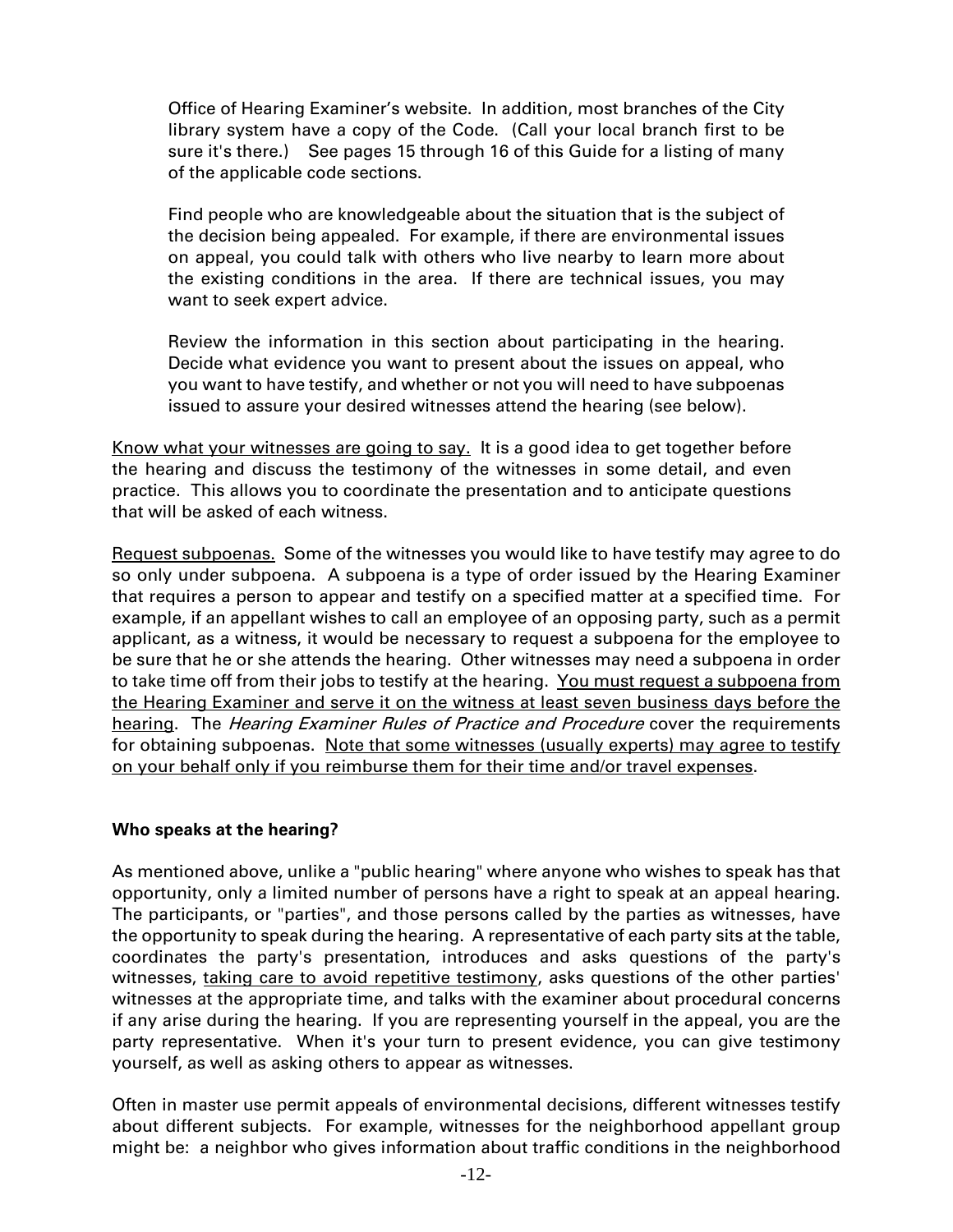and the results of a parking study that the neighbors had prepared; a neighbor who describes the neighborhood and presents photographs; and a neighbor with a degree in geology, who testifies about problems of slope stability. The party representative would call each witness and get the testimony started by indicating the topic ( $e.g.,$  "Mr. Smith will talk about the parking study conducted by the neighbors...").

Witnesses are required to take an oath or affirmation to tell the truth. All witnesses may be questioned by the other parties; this is called "cross-examination."

## **Should I bring photographs, drawings, models, written materials?**

Such materials are not required, but they are frequently offered by parties because they can illustrate or make a point, or add clarity and understanding. Such items are called "exhibits". Each exhibit is given a number so that everyone will know which item is being discussed.

**NOTE**: Because you will be submitting your exhibits to the Hearing Examiner, it is important that you bring copies of the exhibits for yourself AND for the other parties. Generally this means that you need to have the original exhibit and at least three copies. It is not necessary to bring copies of large exhibits that are difficult to copy, but you should arrange with the other parties for them to review such exhibits before the date of the hearing.

During the course of your presentation, when you use the exhibits, it is helpful to refer to them by the numbers given to them by the examiner, ("Here is a photograph of the garage, it is marked as Exhibit #4"). If you want an item to be included in the record, you should offer it as an exhibit, and the examiner will decide if it is admissible. (See the next question regarding objections.) The other parties can ask questions about an exhibit, (e.g., "When was the photograph taken?" "What is the scale of this drawing?"), and about the reliability of its source, (e.g., "Where did you get the height information you used to draw my house?").

If there is no appeal of the Hearing Examiner's decision, exhibits can be released to the party who submitted them 60 days after the end of the appeal period specified in the decision. Unclaimed exhibits that are too large to be stored with the file will be discarded. If you want particular exhibits returned, you need to make written arrangements to pick them up from the Office of Hearing Examiner. If there is an appeal of the Hearing Examiner's decision, all exhibits are sent to the court, along with a copy of the Hearing Examiner's file.

#### **What happens if someone objects to some testimony or an exhibit?**

The rules regarding what evidence can be used in administrative hearings are not as strict as those used in court. Basically, anything that is relevant, comes from a reliable source, and has value in proving something at issue in the appeal can be used. If a party believes some testimony or an exhibit is not admissible, that party may object to it coming into the record to be considered by the examiner. Also, when someone wants to have an exhibit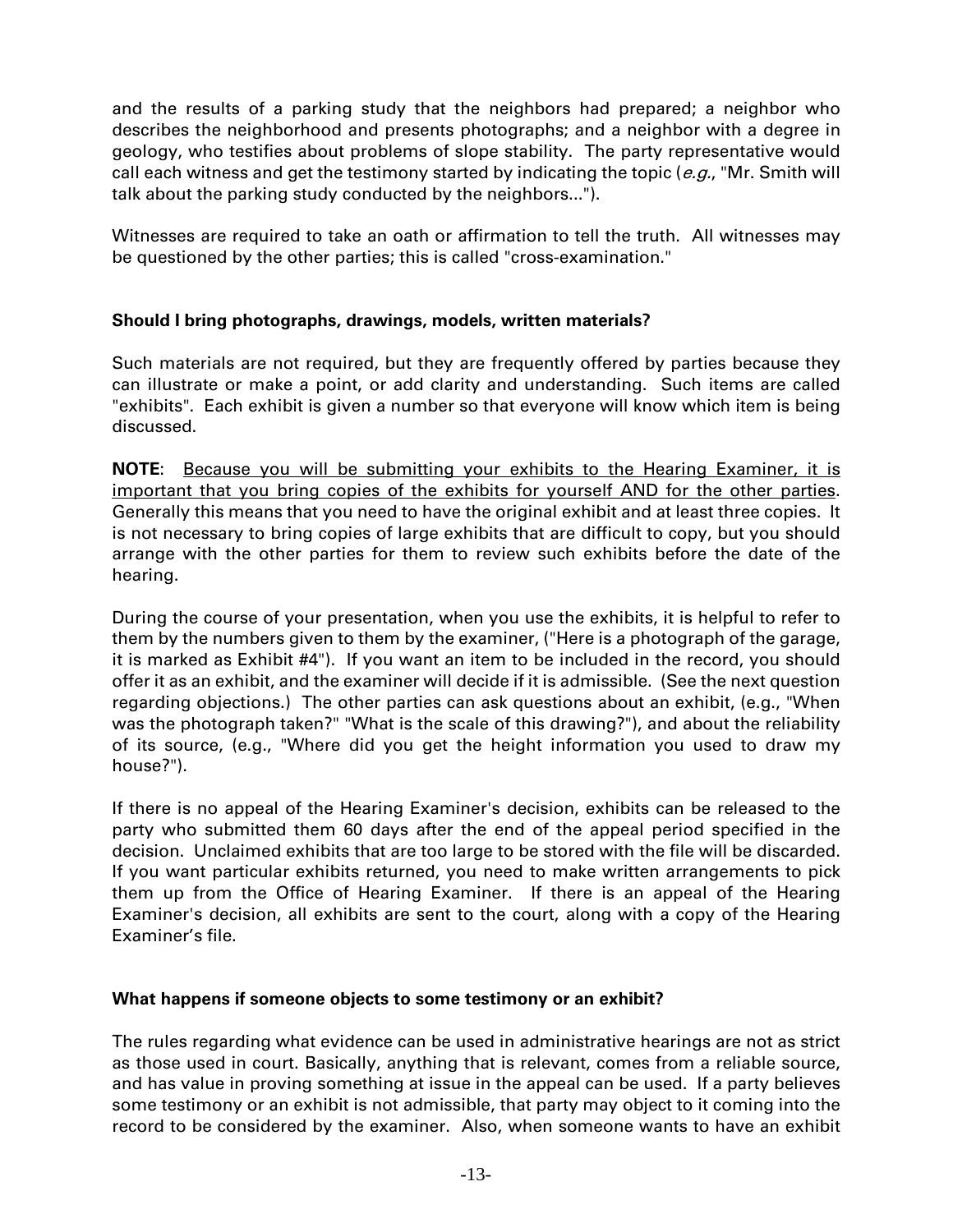put into the record, the examiner will ask if anyone objects. When there is an objection, the examiner may ask the parties to comment, then will decide (or "rule") on the objection.

For example, during an appeal of a variance decision for a deck in a required yard, if someone wanted to present evidence about the occupation of the applicant, there might be an objection that such information is not relevant. The examiner would "sustain" the objection if he/she agreed that the information was not relevant. If the examiner disagreed, the objection would be "overruled," and the information would become part of the record. If an objection is made, and you are not sure what it means, ask the examiner to explain.

### **What should I do if I have questions about what is happening, or I don't know what I'm supposed to do during the hearing?**

As mentioned above, if you have questions or are unsure of what to do, you should ask the examiner. The examiner is not allowed to help present anyone's case, but will explain or clarify what is going on.

# **THE HEARING EXAMINER'S DECISION**

#### **What does the Hearing Examiner consider when making the decision?**

In reaching a decision on an appeal, the examiner considers the evidence presented at the hearing in light of what the law requires. (The examiner will also inspect the property in environmental, land use, and certain other types of appeals.) The Hearing Examiner does not have authority to change or create law, and it is not unusual for a decision to differ from that which an examiner might personally prefer.

#### **What is in a decision?**

A caption, showing the name of the appellant, the nature of the appeal, and other identifying information is at the top of the first page. The body of the decision follows, beginning with an "Introduction" presenting basic background and procedural information. The other sections are "Findings of Fact," which set forth the individual pieces of evidence that the examiner has found relevant and credible, "Conclusions" that are drawn from the findings and determine the outcome of the appeal, and the decision. The decision is followed by a postscript that explains how the decision can be appealed.

#### **When is the decision issued?**

Some decisions have deadlines imposed by the Seattle Municipal Code. The examiner will usually cover this in opening remarks at the hearing. The record may be left open for a site visit or for information to be filed after the hearing. You may ask to be notified by telephone or email as soon as a decision is issued.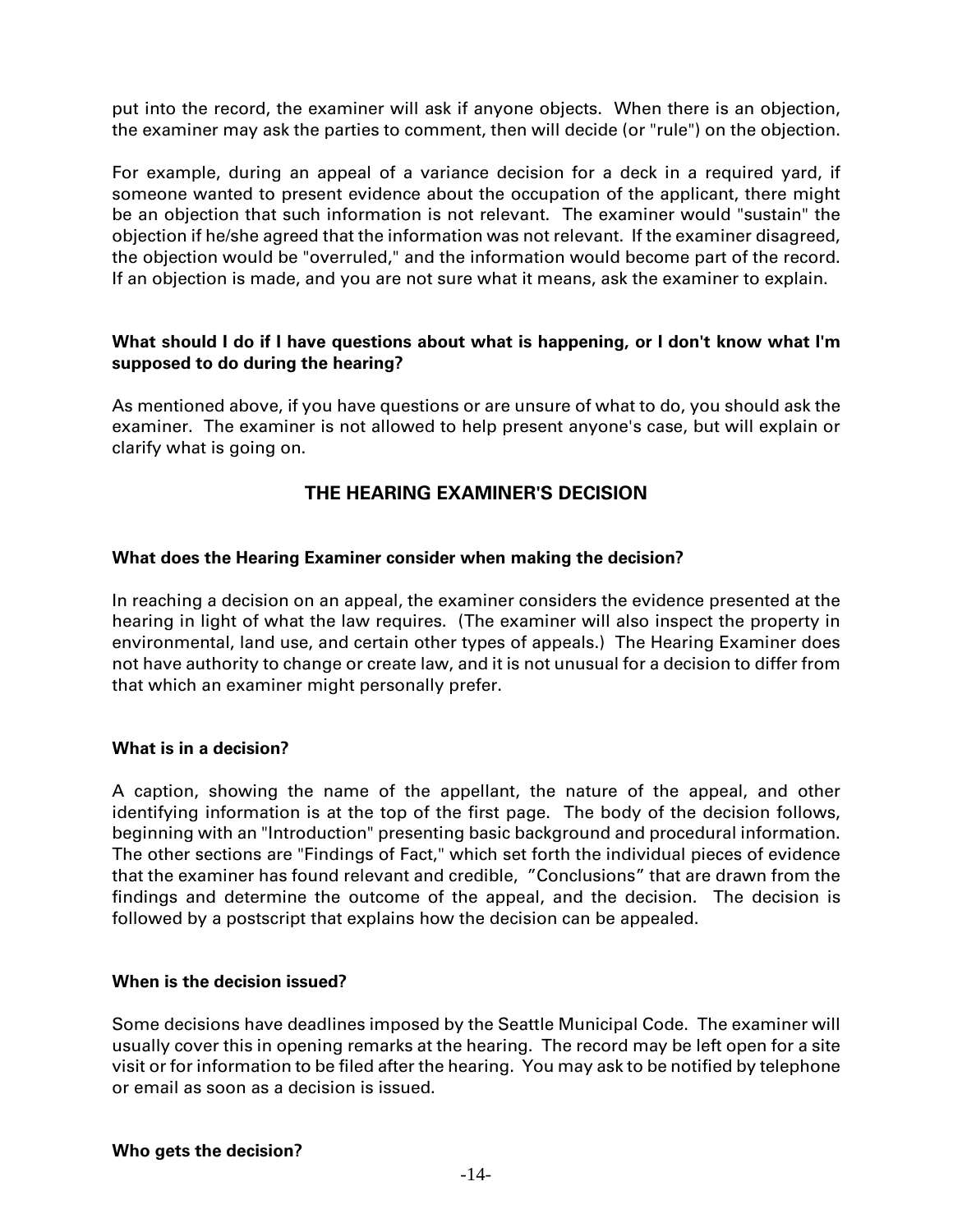A copy of the decision is sent to each party representative, and to others who specifically ask to receive it.

## **If I am not satisfied with the decision, how do I appeal?**

The postscript at the end of the decision indicates what opportunity there is for further review. Most decisions must be appealed directly to superior court.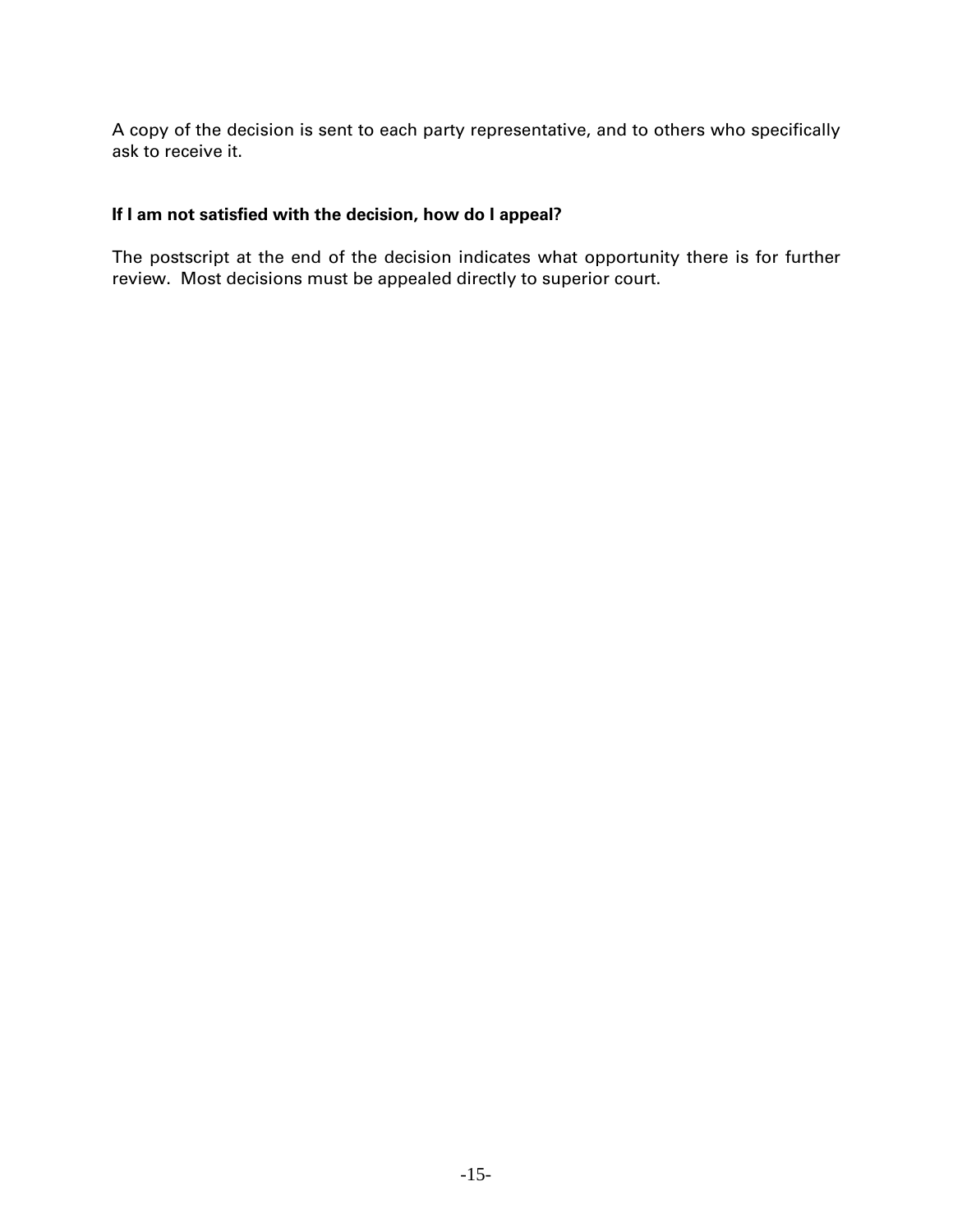# **OTHER KINDS OF HEARINGS**

#### **What other kinds of hearings does the Hearing Examiner conduct?**

In addition to appeal hearings previously described, the Hearing Examiner also holds public hearings regarding the following:

Preliminary subdivisions; Council conditional use and other Council land use actions; Rezone proposals; Major institution master plans; and Planned unit developments.

#### **How are these hearings different from appeal hearings?**

The Hearing Examiner holds a public hearing on these matters in order to gather information that will inform the Hearing Examiner's final decision on a preliminary subdivision application, and the Examiner's recommendation to the Council on the other types of land use actions listed above. On all but preliminary subdivision applications, the hearing also forms part of the record that will be sent to the City Council for final decision.

Generally, anyone who wishes to be heard will have an opportunity to speak, but it may be necessary to limit the amount of time available to each speaker. Written comments are acceptable, and in the case of a Hearing Examiner's recommendation, the comments become part of the record sent on to the City Council. The Hearing Examiner tries to arrange the order of presentation in these hearings so that members of the public may speak before lengthy presentations by the City agency and the applicant.

Following the hearing, for all but preliminary subdivision applications, the examiner prepares findings, conclusions and a recommendation that is sent to the City Council along with all the exhibits and other materials in the hearing record. The City Council will often use these as the basis for its decision. For preliminary subdivisions, the Hearing Examiner issues a final decision. The Hearing Examiner's recommendation, or final decision on a preliminary subdivision application, will be sent to the applicant, the department and those who request a copy of the decision.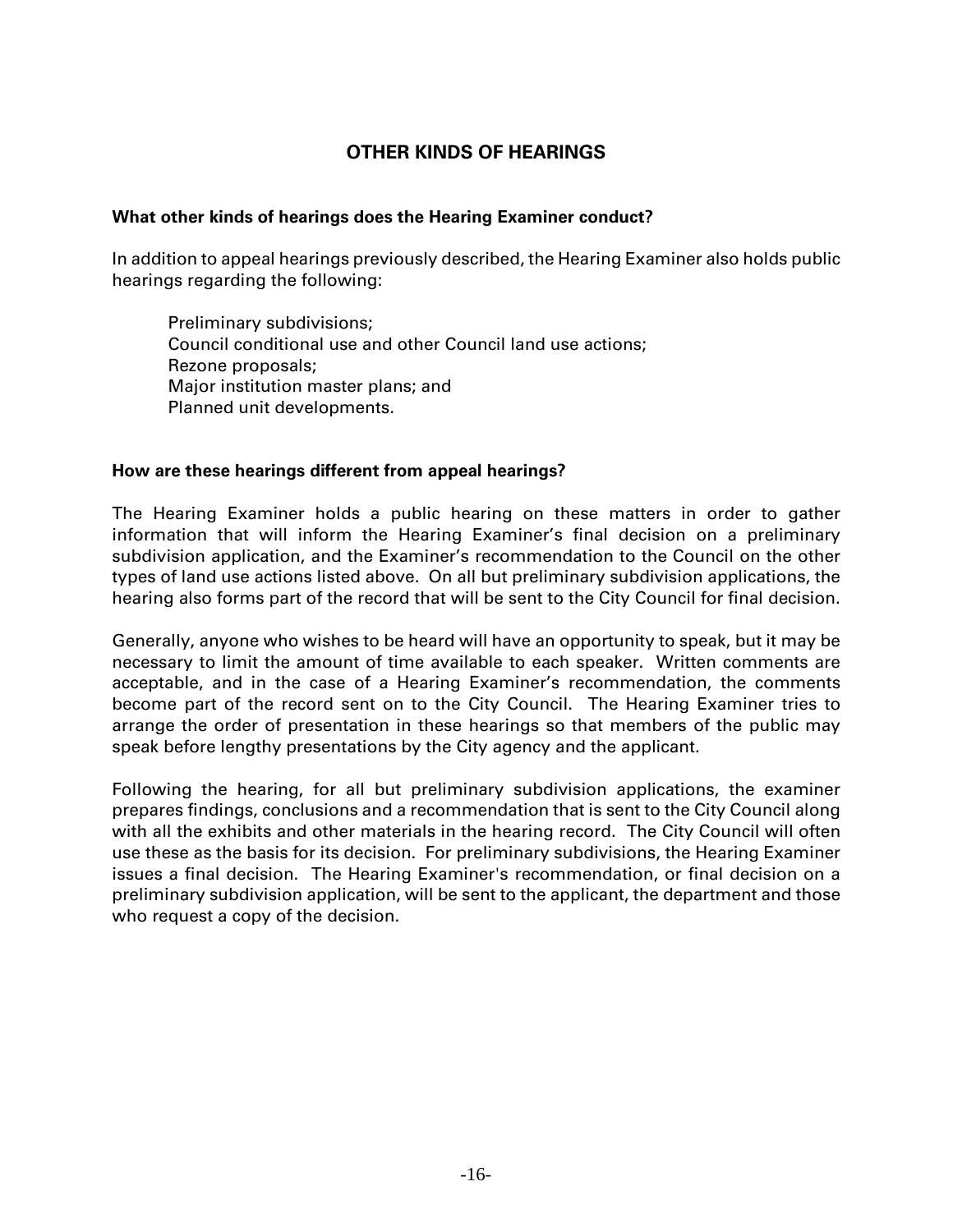#### **HEARING EXAMINER JURISDICTIONS**

|          | <b>LAND USE &amp; ENVIRONMENTAL</b> [Administered by Department of Construction and Inspections]] |
|----------|---------------------------------------------------------------------------------------------------|
| Appeals: |                                                                                                   |
|          | Commute Trip Reduction (SMC 25.02.080)[Admin. by SDOT]                                            |
|          | Downtown Housing Maintenance (SMC 22.220.140)                                                     |
|          | Denial or Revocation of Rental Housing Registration (SMC 22.214.045)                              |
|          | Environmental Determinations (SMC 25.05.680)[Admin. by any City dept. as lead agency]             |
|          | Determinations of Non-Significance (DNS)/ No EIS required (SMC 25.05.340)                         |
|          |                                                                                                   |
|          | Determinations of EIS Adequacy (SMC 25.05, Subchp. IV)                                            |
|          | SEPA Conditions (SMC 25.05.660)                                                                   |
|          | <b>Environmentally Critical Areas</b>                                                             |
|          | Conditional Use (SMC 25.09.260)                                                                   |
|          | Reasonable Use Exception (SMC 25.09.300)                                                          |
|          | Variance (SMC 25.09.160, 25.09.180, 25.09.280)                                                    |
|          | Habitable Building Standards Variances (SMC 22.206.217)                                           |
|          | Housing & Building Maintenance Code Violations (SMC 22.208.050)                                   |
|          | Land Use Code Citations (SMC 23.91.006)                                                           |
|          | Land Use Code Interpretations (SMC 23.88.020)                                                     |
|          | Master Use Permit [Type II] decisions (SMC 23.76.06, SMC 23.76.022):                              |
|          | <b>Administrative Conditional Uses</b>                                                            |
|          | Consistency with Planned Action Ordinance and EIS                                                 |
|          | Design Review                                                                                     |
|          | Downtown Planned Community Developments                                                           |
|          | <b>Establishing Light Rail Transit Facilities</b>                                                 |
|          | <b>Establishing Monorail Transit Facilities</b>                                                   |
|          | <b>Major Phased Developments</b>                                                                  |
|          | <b>Short Subdivisions</b>                                                                         |
|          | <b>Special Exceptions</b>                                                                         |
|          | <b>Temporary Uses</b>                                                                             |
|          | Variances                                                                                         |
|          | Noise Code Variances (SMC 25.08.610, SMC 25.08.655)                                               |
|          | Noise Code Citations (SMC 25.08.910)                                                              |
|          | Pioneer Square Minimum Maintenance Violations (SMC 25.28.300)                                     |
|          | Relocation Assistance: (City action causes displacement) (SMC 20.84.225, SMC 20.84.640)           |
|          |                                                                                                   |
|          | Stop Work Orders (SMC 23.76.034)                                                                  |
|          | Stormwater, Grading & Drainage exceptions (SMC 22.800.040)                                        |
|          | Tenant Relocation Assistance Eligibility Determinations (SMC 22.210.150)                          |
|          | Weed and Vegetation Citations (SMC 10.52.032) [Admin. by DPD]                                     |
|          |                                                                                                   |
|          | Land use decisions on Type III applications<br>Subdivisions (SMC 23.76.024 and SMC 23.22.052)     |
|          |                                                                                                   |
|          | Recommendations to City Council on Type IV applications (SMC 23.76.036, SMC 23.76.052):           |
|          | <b>Council Conditional Uses</b>                                                                   |
|          | Major Amendment to Property Use and Development Agreement (SMC 23.76.058)                         |
|          | Major Institution Master Plans (SMC 23.69.030)                                                    |
|          |                                                                                                   |
|          |                                                                                                   |
|          | <b>Public Facilities</b><br>Rezone Applications (SMC 23.34)                                       |

**SCHOOL REUSE & DEPARTURES** [Administered by Department of Neighborhoods] School Development Standard Departures (SMC 23.79.012) within MUP decision School Reuse/SUAC (SMC 23.78.014) within MUP decision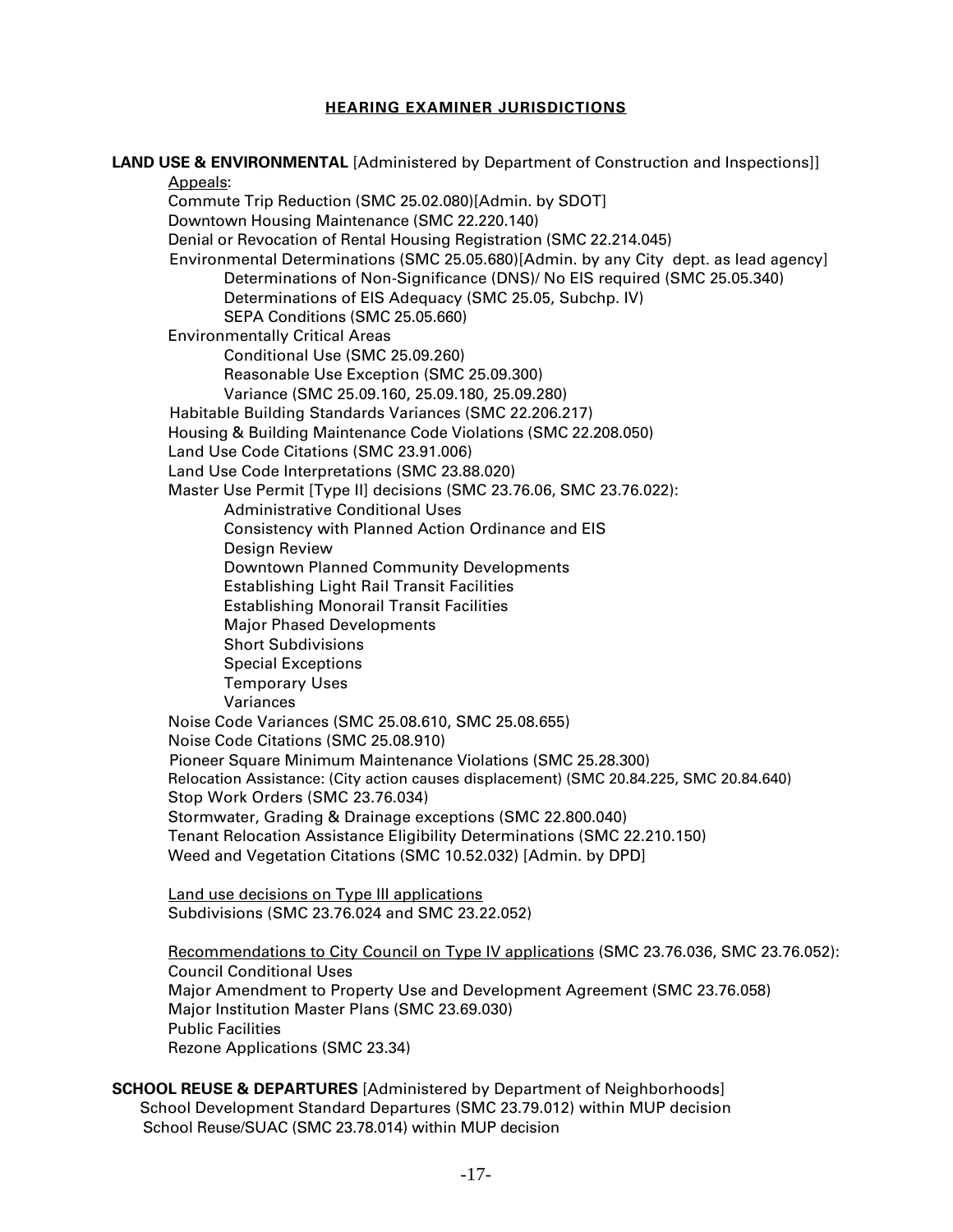**CIVIL RIGHTS** [Administered by the Office for Civil Rights] Employment Discrimination Complaints (SMC 14.04.170) Fair Housing/Business Practice Complaints (SMC 14.08.170) Public Accommodations Complaints (SMC 14.06.110) Fair Contracting Practices (SMC 14.10.120) Paid Sick/Safe Leave Appeals (SMC 14.16.085) Fair Chance Employment Appeals (SMC 14.17.065) Minimum Wage Appeals (SMC 14.19.085) Wage Theft Appeals (SMC 14.20.065)

**LANDMARKS AND SPECIAL DISTRICTS** [Administered by the Dept. of Neighborhoods]

Certificates of Approval for Designated Landmarks (SMC 25.12.740) Landmark Controls & Incentives (SMC 25.12.530) [Recommendations to City Council] Landmarks Code Interpretations (SMC 25.12.845) Special Review Districts' Certificate of Approval and Code Interpretations Ballard Avenue Landmark District (SMC 25.16.110 & SMC 25.16.115) Columbia City Landmark District (SMC 25.20.110 & SMC 25.20.115) Fort Lawton Landmark District (SMC 25.21.130 & 25.21.135) Harvard Belmont Landmark District (SMC 25.22.130 & SMC 25.22.135) International District (SMC 23.66.030) Pike Place Market Historical District (SMC 25.24.080 & SMC 25.24.085) Pioneer Square Historical District (SMC 23.66.030)

#### **HEALTH AND PUBLIC SAFETY CODE VIOLATIONS**

Graffiti Nuisance Violations (SMC 10.07.050) [Administered by Seattle Public Utilities] Health Code Permit Actions (SMC 10.01.220) [Admin. by Seattle-King County Public Health]

Infectious Waste Management Ordinance Violations (SMC 21l43l090) [Admin. by Seattle-King County Public Health]

Public Nuisance Abatements (SMC 10.09.100) [Administered by Seattle Police Department] Radiofrequency Radiation Ordinance Violations (SMC 25.10.540) [Admin. by Seattle-King County Public Health]

**CITY TAXES AND LICENSES** [Admin. by Financial and Admin. Serv., Revenue & Consumer Affairs]:

Admission Tax Exemptions (SMC 5.40.028, SMC 5.40.085) All Ages Dance and Venues (SMC 6.295.180) Bond Claims (SMC 6.202.290) Business and Occupation and other Tax Assessments (SMC 5.55.140) Horse Drawn Carriage Licenses (SMC 6.315.430) License Denials, Suspensions & revocations (SMC 5.55.230, SMC 6.02.080, SMC 6.02.285, SMC 6.214.320, SMC 6.02.290, SMC 6.202.240, SMC 6.202.270, Chap. 6.500 SMC) Animal Control: Animal License Denials (SMC 9.25.120) Determinations of Viciousness/Order of Humane Disposal (SMC 9.25.036) Adult Entertainment (SMC 6.270) For-Hire Vehicles & Drivers (SMC 6.310.635) Gas Piping (SMC 6.430.210) Panorama and Peepshows (SMC 6.42.080) Refrigeration Systems (SMC 6.410.210) Steam Engineers and Boiler Fireman (SMC 6.420.210)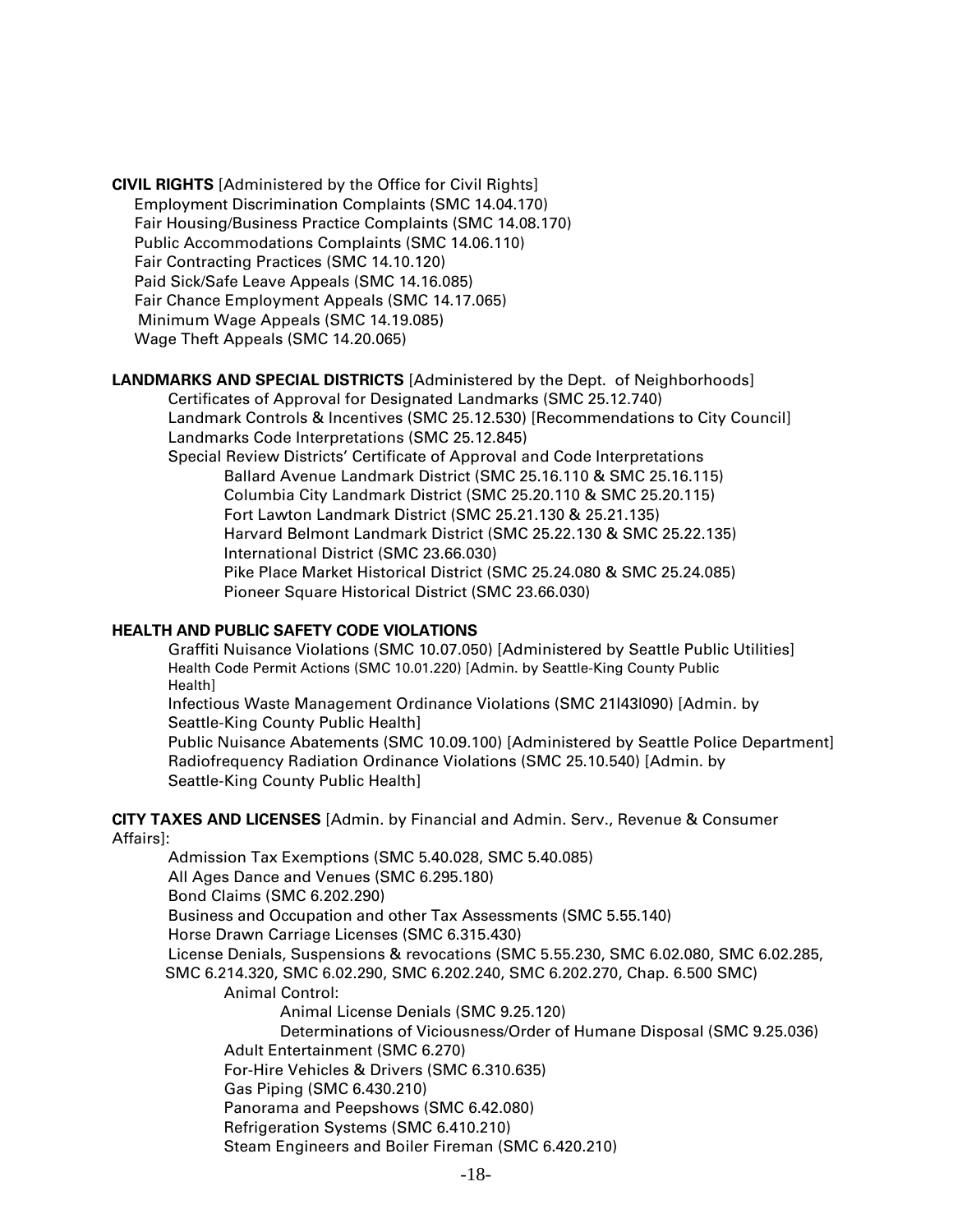Unit Pricing (SMC 7.12.090) Marijuana Business License Citations (SMC 6.500.170

**CABLE COMMUNICATIONS – [**Administered by the Office of Cable Communications]

Franchise Termination (SMC 21.60.170) Rates and Charges Increases (SMC 21.60.310)

Extension of Time for Providing Service (SMC 21.60.380)

#### **MISCELLANEOUS JURISDICTIONS**

Civil Service Appeals (SMC 4.04.250) [Delegation from Civil Service Commission] Energy Benchmarking Appeals (SMC 22.920.155) [Admin. by Office of Sustainability and Environment] Ethics Code Violations (SMC 3.70.100) [Delegation from Ethics & Elections Commission] Improvement District Assessment Appeals as provided by Ordinance LID Assessment Rolls (SMC 20.04.090) [Admin. by SDOT] Restricted Parking Zone Appeal (SMC 11.16.317) [Admin. by SDOT] Review of Floating Home Moorage Fees (SMC 7.20.080, SMC 7.20.090, SMC 7.20.110) Property Tax Exemption Elimination (SMC 5.72.110, SMC 5.73.100) [Admin. by Office of Housing] SDOT Citation Appeals (SMC 15.91.006) [Admin. by SDOT] Street Use Appeals (SMC 15.90) [Admin. by SDOT.] Third Party Utility Billing Complaints (SMC 7.25.050) Whistleblower Retaliation Complaints (SMC 4.20.865) [Filed by the Ethics and Elections Commission]

Please note that the list is provided only for the public's convenience and may not reflect recent ordinances adopted by the City Council. The Seattle Municipal Code and those ordinances are the ultimate authorities on the extent of the Examiner's jurisdiction.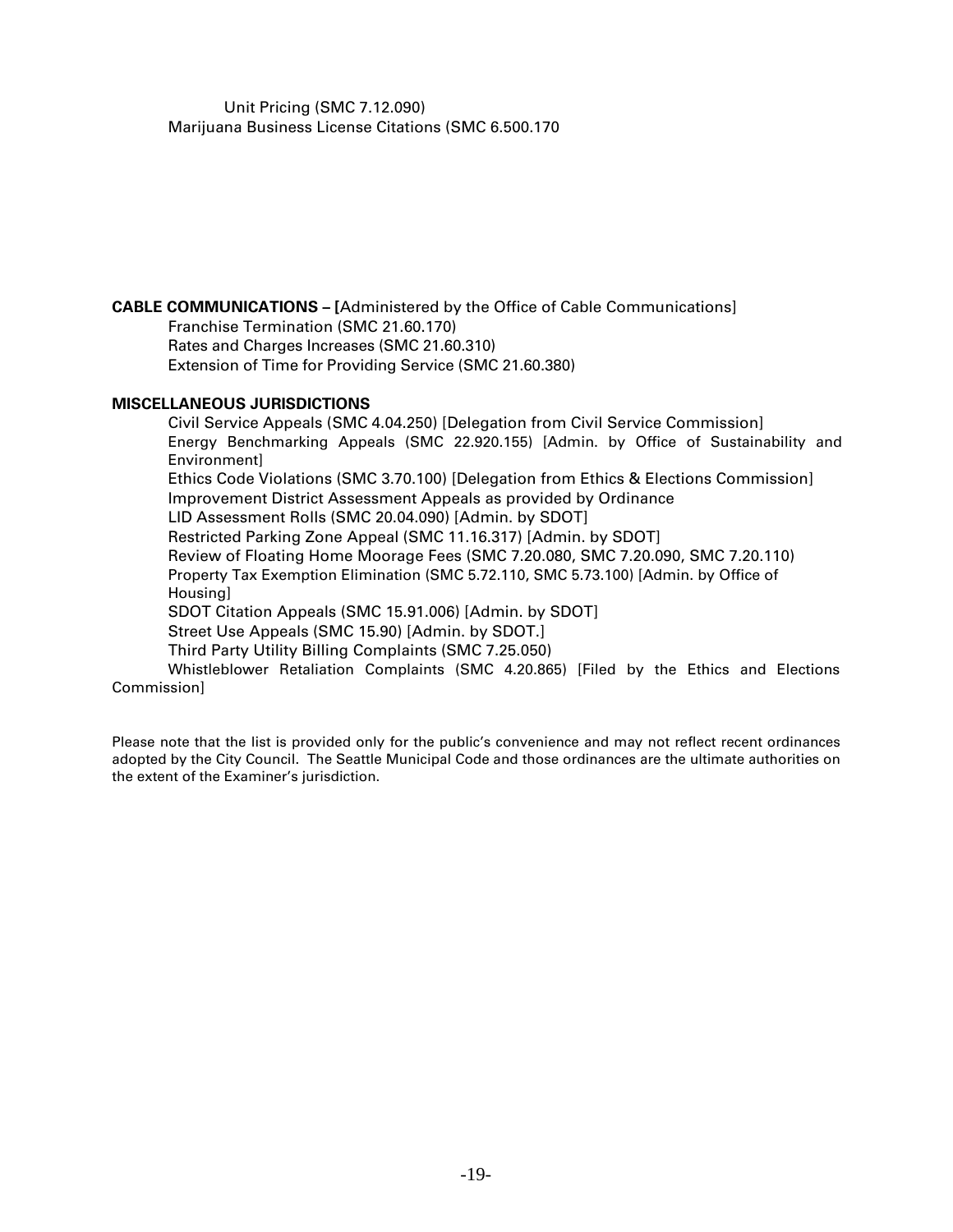## **LAND USE/SEPA DECISION APPEAL FORM**

*It is not required that this form be used to file an appeal. However, whether you use the form or not, please make sure that your appeal includes all the information/responses requested in this form. An appeal, along with any required filing fee, must be received by the Office of Hearing Examiner, not later than 5:00 p.m. on the last day of the appeal period or it cannot be considered.*

#### **APPELLANT INFORMATION** (Person or group making appeal)

#### 1. **Appellant**:

If several individuals are appealing together, list the additional names and addresses on a separate sheet and identify a representative in #2 below.. If an organization is appealing, indicate group's name and mailing address here and identify a representative in #2 below.

|    |                                                                                                                                                                                                                                | Phone: Work:                                                      |                                                                                      | <u> 1989 - Johann Stoff, amerikansk politik (* 1908)</u>                                              |  |  |
|----|--------------------------------------------------------------------------------------------------------------------------------------------------------------------------------------------------------------------------------|-------------------------------------------------------------------|--------------------------------------------------------------------------------------|-------------------------------------------------------------------------------------------------------|--|--|
|    |                                                                                                                                                                                                                                |                                                                   |                                                                                      |                                                                                                       |  |  |
|    |                                                                                                                                                                                                                                |                                                                   | In what format do you wish to receive documents from the Office of Hearing Examiner? |                                                                                                       |  |  |
|    |                                                                                                                                                                                                                                | <b>Check One:</b> U.S. Mail Fax                                   |                                                                                      | Email Attachment                                                                                      |  |  |
| 2. | <b>Authorized Representative:</b>                                                                                                                                                                                              |                                                                   | designate one person as their representative/contact person.                         | Name of representative if different from the appellant indicated above. Groups and organizations must |  |  |
|    |                                                                                                                                                                                                                                |                                                                   |                                                                                      |                                                                                                       |  |  |
|    | Address experience and the contract of the contract of the contract of the contract of the contract of the contract of the contract of the contract of the contract of the contract of the contract of the contract of the con |                                                                   |                                                                                      |                                                                                                       |  |  |
|    | Phone: Work:                                                                                                                                                                                                                   |                                                                   |                                                                                      |                                                                                                       |  |  |
|    |                                                                                                                                                                                                                                |                                                                   |                                                                                      |                                                                                                       |  |  |
|    | In what format do you wish to receive documents from the Office of Hearing Examiner?                                                                                                                                           |                                                                   |                                                                                      |                                                                                                       |  |  |
|    |                                                                                                                                                                                                                                | <b>Check One:</b> $\qquad \qquad \_$ U.S. Mail $\qquad \qquad \_$ |                                                                                      | _________ Email Attachment                                                                            |  |  |
|    | <b>DECISION BEING APPEALED</b>                                                                                                                                                                                                 |                                                                   |                                                                                      |                                                                                                       |  |  |
|    |                                                                                                                                                                                                                                |                                                                   |                                                                                      |                                                                                                       |  |  |
|    |                                                                                                                                                                                                                                |                                                                   |                                                                                      |                                                                                                       |  |  |
|    | 3. Elements of decision being appealed. Check one or more as appropriate:                                                                                                                                                      |                                                                   |                                                                                      |                                                                                                       |  |  |
|    | ______ Adequacy of conditions                                                                                                                                                                                                  |                                                                   |                                                                                      | Variance                                                                                              |  |  |
|    |                                                                                                                                                                                                                                | Design Review and Departure                                       |                                                                                      | ______ Adequacy of EIS<br>_____ Interpretation (See SMC 23.88.020)                                    |  |  |
|    | ______ Conditional Use                                                                                                                                                                                                         |                                                                   |                                                                                      |                                                                                                       |  |  |
|    | _______ EIS not required                                                                                                                                                                                                       |                                                                   |                                                                                      | Short Plat                                                                                            |  |  |
|    |                                                                                                                                                                                                                                | Major Institution Master Plan                                     | _______ Rezone                                                                       |                                                                                                       |  |  |
|    | __ Other (specify:                                                                                                                                                                                                             |                                                                   |                                                                                      |                                                                                                       |  |  |